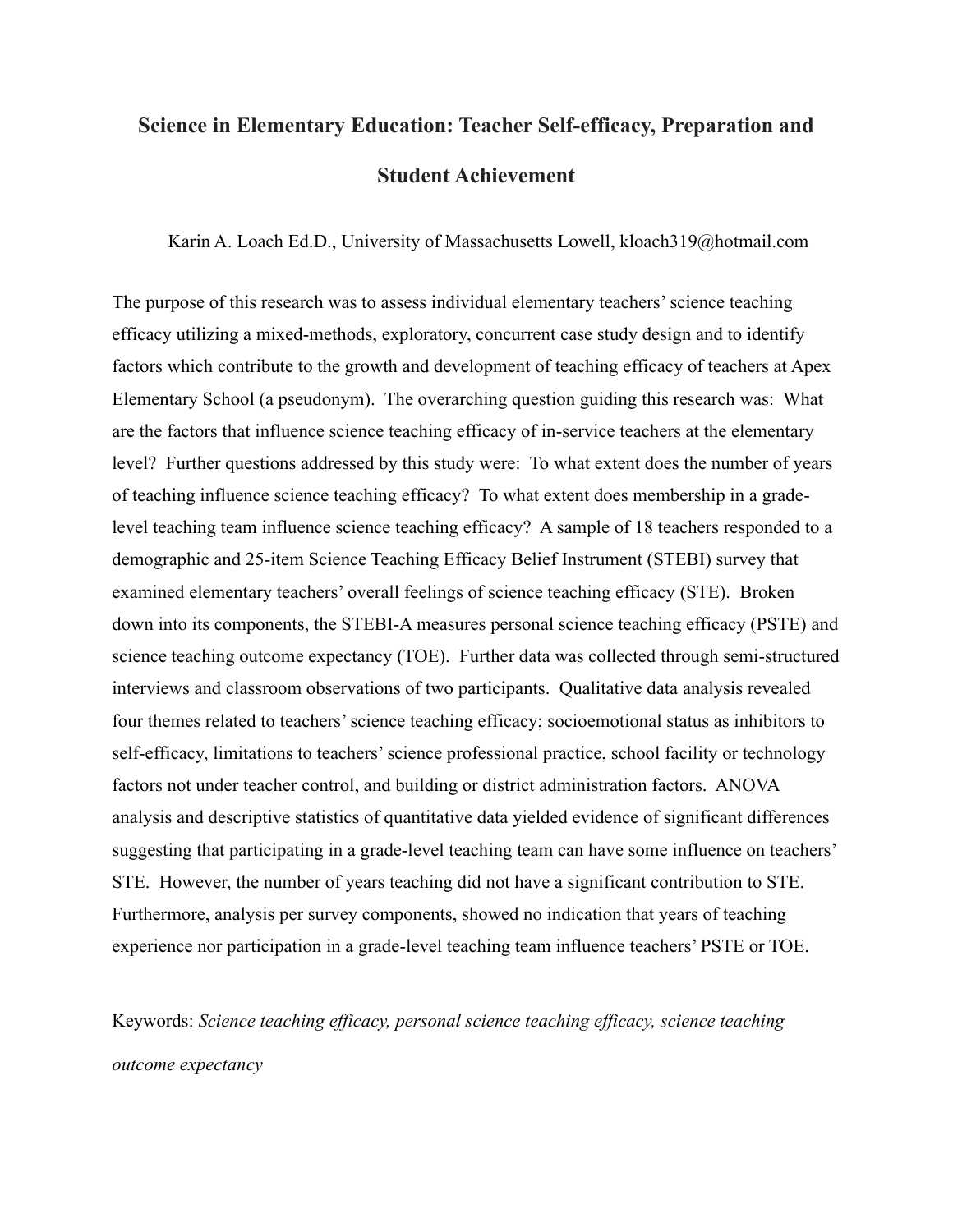Science is an essential component in early education as children develop an understanding of the natural world. In recent years, primary and secondary science curricula reform have placed high demands on teachers leaving many educators concerned. With an emphasis on cross-cutting concepts, practices in science, and core concepts, the 2016 Massachusetts Science and Technology/Engineering Framework Standards have created new demands on teachers' overall understanding of the discipline, particularly at the elementary level. Research indicates a strong correlation between Science, Technology, Engineering, and Math (STEM) education in elementary schooling with academic success in middle school, high school, and beyond (Keely, 2009; Kazempour, 2014; Keller, 2016; Morgan, Farkas, Hillemier & Maczuga, 2016). However, a breadth of research shows that elementary teachers are by-in-large unqualified or insufficiently trained to teach STEM subjects, particularly science, at the elementary level (Nowikowski, 2016). Numerous elementary educators lack the necessary Technological Pedagogical Content Knowledge (TPCK) to teach rigorous science curriculum. These inadequacies lead to low feelings of science teaching efficacy which can have adverse effects on student achievement in science (Tschannen-Moran, Hoy, A. W. & Hoy, 1998; Tschannen-Moran & Hoy, A. W. 2001; Goddard, Hoy, A. W., & Hoy, 2000; Tschannen-Moran & McMaster, 2009). Teaching efficacy beliefs refer to the level of confidence one has in their teaching ability and is reflected in their teaching practice. The primary purpose of this study was to assess individual teachers' science teaching efficacy using a mixed-methods exploratory, concurrent case study design to identify contributing factors toward the development of teaching efficacy amongst teachers at a rural, Massachusetts elementary school. The overarching question guiding this research was: What are the factors that impact science teaching efficacy of inservice teachers at the elementary level? Further questions addressed by this study were: To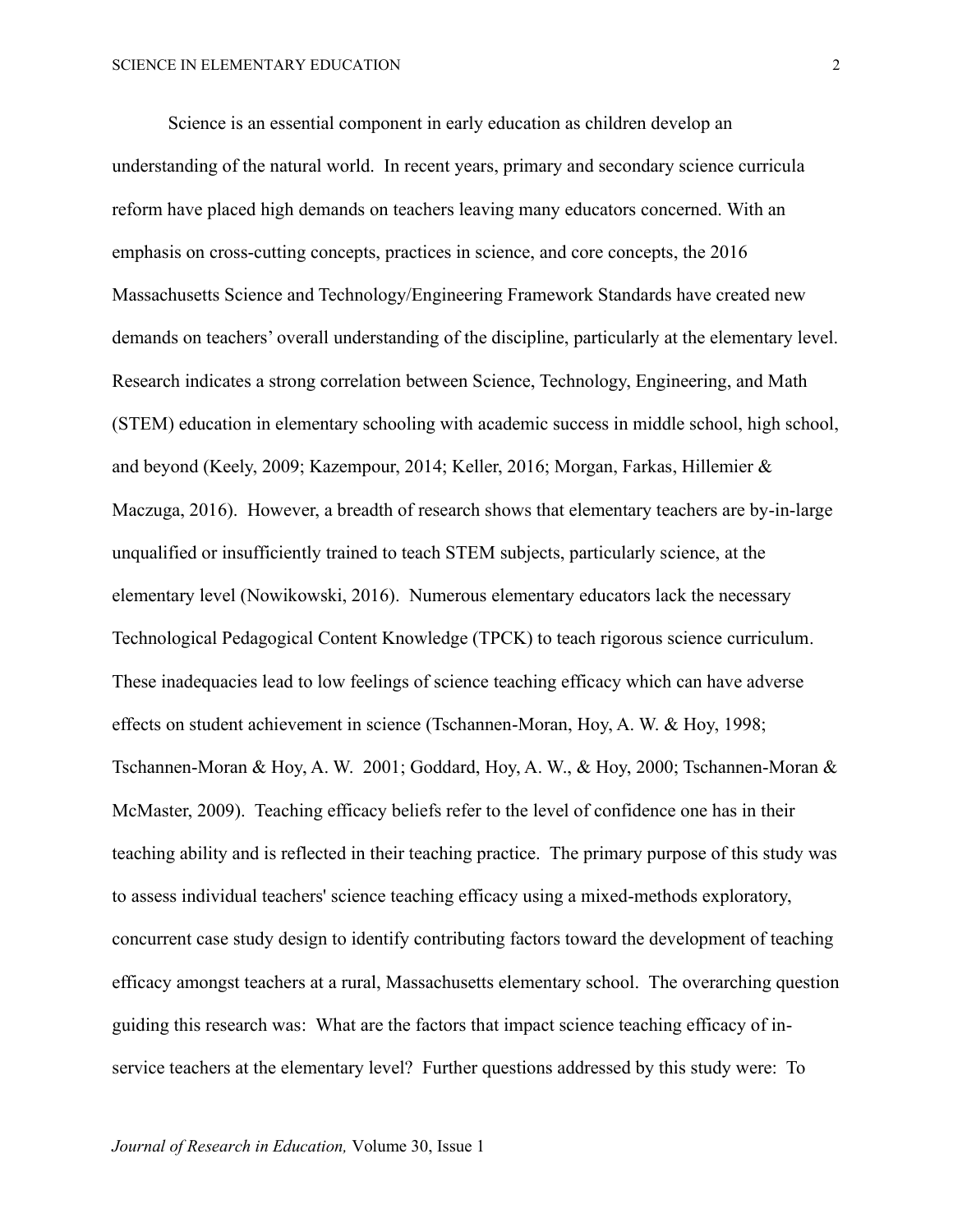what extent do self-selected, science professional development courses influence teaching efficacy? Is there a correlation between the number of years teaching and teaching efficacy in science?

### **Theoretical Framework**

Bandura's (1999) social learning theory provided the theoretical framework that informed this study, offering seminal knowledge pertaining to how an individual's perceived self-efficacy influences the development of teaching efficacy, particularly at the elementary level. Bandura (1982, 1997) asserted that perceived self-efficacy contributes to an individual's overall cognitive development and functioning and noted that the belief in one's abilities is not an attribute that is fixed, instead it is built through an organization of social, cognitive, and behavioral skills and serves a myriad of purposes. In 1982, Bandura asserted that four major tenets which contribute to the development of self-efficacy: mastery experiences, vicarious experiences, social persuasion, and psychological arousal. Mastery experiences build efficacy through the resiliency to overcome obstacles through perseverance and sustained effort. Conversely, failing to complete a task or unsuccessfully completing a problem can undermine self-efficacy. Vicarious experiences, or observing others considered as role models as they successfully complete challenging tasks influence self-efficacy by perceived similarities to the success and resiliency of role models. Social persuasion involves verbal persuasion that an individual possesses the necessary tools to master activities and are likely to succeed rather than dwell on setbacks that arise. Finally, psychological arousal, or emotional states, directly impacts how an individual judges his/her capabilities and persistence in overcoming challenges. Bandura (1982, 1993) asserted that low self-efficaciousness ties heavily into the investment of cognitive efforts and acquisition of knowledge and skills.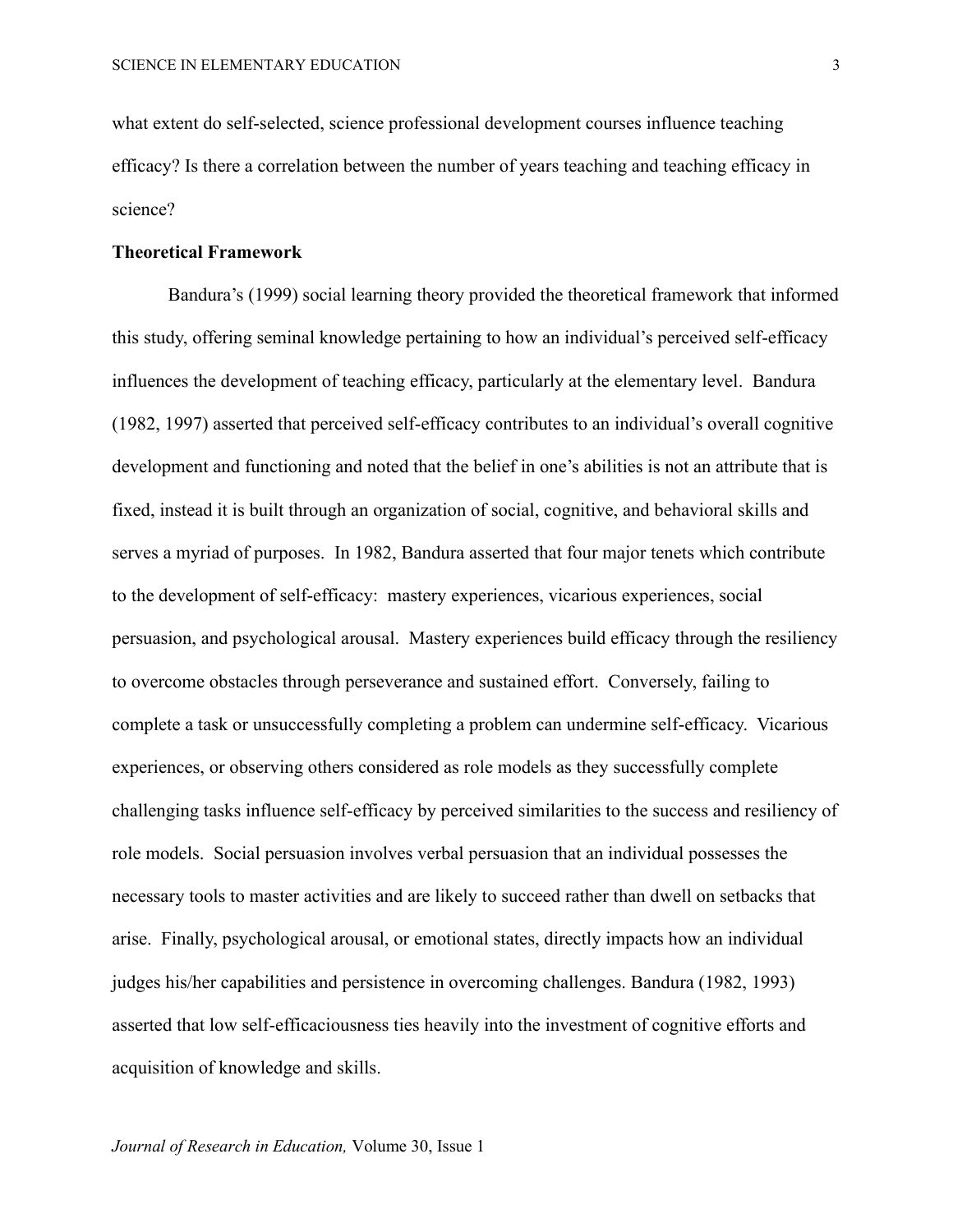Teacher efficacy specifically refers to a teachers' perception of his/her effectiveness to generate desired outcomes pertaining to student learning even when challenged with unmotivated or difficult students (Tschannen-Moran, et al., 1998; Tschannen-Moran & Hoy, A. W. 2001; Goddard, et al, 2000; Tschannen-Moran & McMaster, 2009). When applied to education, Bandura (1997) postulated that teachers' beliefs of their own instructional efficacy play a pivotal role in how they design and carry out educational experiences for their students. These perceptions are specific to the context of teaching and therefore, influence beliefs of an individual's capabilities to complete requirements of specific teaching tasks. Teachers with high levels of efficacy have a tendency to be more organized, willing to try new strategies, are resilient when faced with adversity and have a positive impact on student achievement as well as student efficacy and motivation (Henson, 2001).

### **Literature Review**

Extensive literature have examined teacher efficacy beliefs using qualitative and quantitative methods particularly when new reform initiatives are in place. For example, although not expressly focused on teaching efficacy, Trygstad, Smith, Banilower, Nelson and Horizon Research Inc. (2013) investigated the preparedness and teaching beliefs of elementary science teachers at the implementation of the Next Generation Science Standards (NGSS, 2013). Results of the study showed that several factors, such as the importance that schools place on science content, district professional development focused on science, community attitude toward science, and how instructional material and resources are managed, contribute positively to elementary instruction. Conversely, the lack of targeted professional development and conflicting district initiatives inhibit effective science instruction and have an impact on teachers' pedagogical beliefs (Trygstad et al., 2013). Expanding on the impact of science educational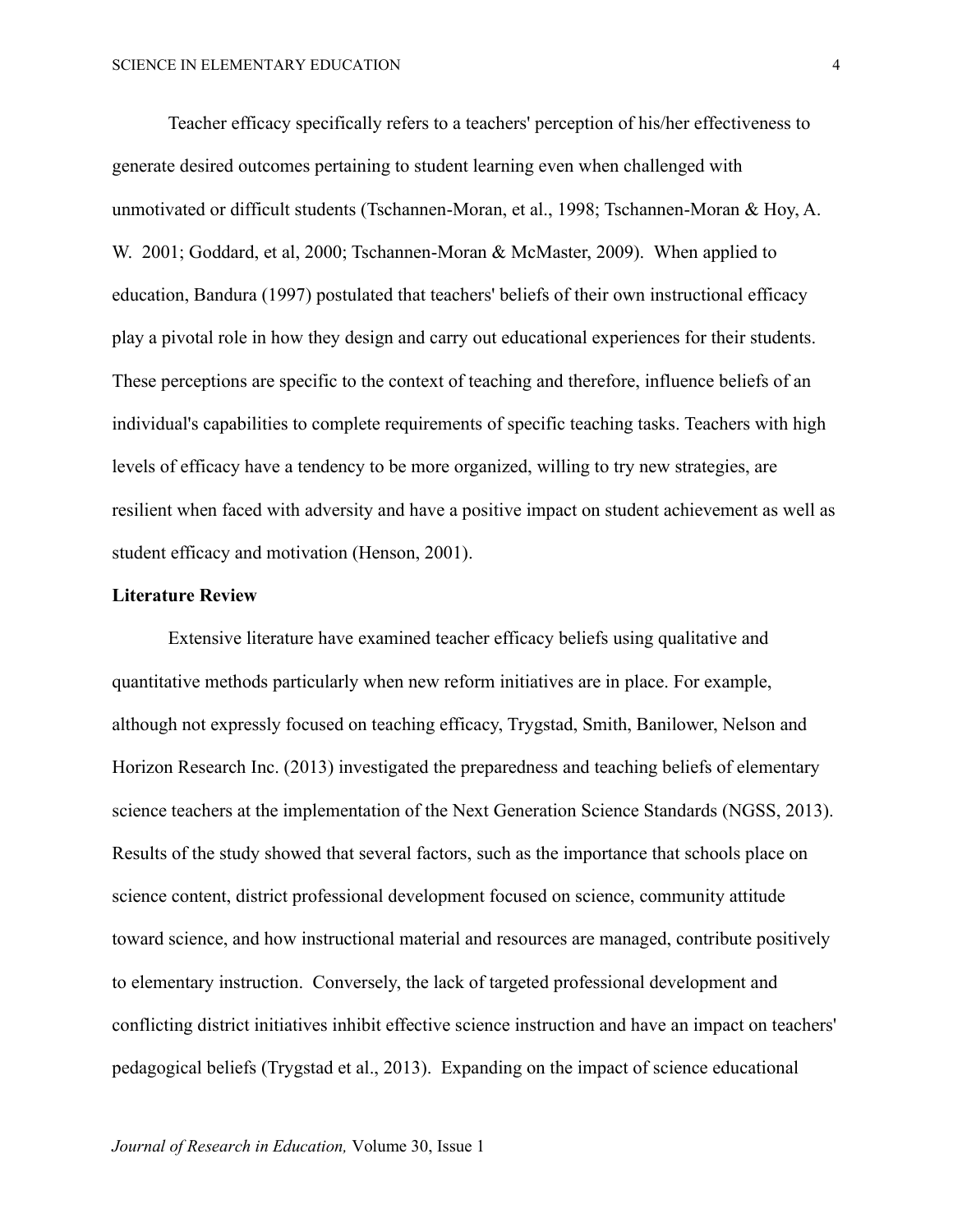reforms, Walen and Chang Rundgren (2014), completing their study in Sweden, demonstrated that teacher efficacy is not specific to one locale but is an international issue. Educational scholars such as Buss (2010), investigated elementary teachers' self-efficacy in teaching mathematics and science as compared to other content at the elementary level. Bergman and Morphew (2015) looked deeply into the elementary preparatory programs in an effort to identify factors which can increase teaching efficacy of pre-service teachers.

On the other hand, while relatively few qualitative studies on teaching efficacy were reported in the literature, however, such provided rich descriptions of the growth and development of teaching efficacy. Nowikowski (2016), studied pre-service teachers' perceptions of STEM activities and their correlation to teaching efficacy. Study findings showed that the majority of participants, even though having previous experience with STEM subjects and activities, did not see themselves as capable of effectively conveying STEM concepts or leading STEM activities. Harding (2016) highlighted the correlation between elementary teachers' lack of science content knowledge and negative attitudes about teaching science.

Mixed methods studies were more prevalent in the literature and provided a more detailed picture of teaching efficacy through a triangulation of blended rich descriptions with quantitative statistical analysis. For example, Mendon and Sadler (2016) sought to identify factors that influence pre-service elementary teachers' science teaching efficacy specifically as it pertains to teaching physical science content. Riggs (1991), utilizing the Science Teaching Efficacy Belief Instrument (STEBI) co-created with Enochs (1990), along with in-depth interviews, compared the differences in teaching efficacy between male and female pre- and inservice elementary science teachers. Again, focusing on pre-service elementary teachers, Mintzes, Marcum, Messerschmitt-Yates, and Mark (2013) assessed the effects of sustained PLCs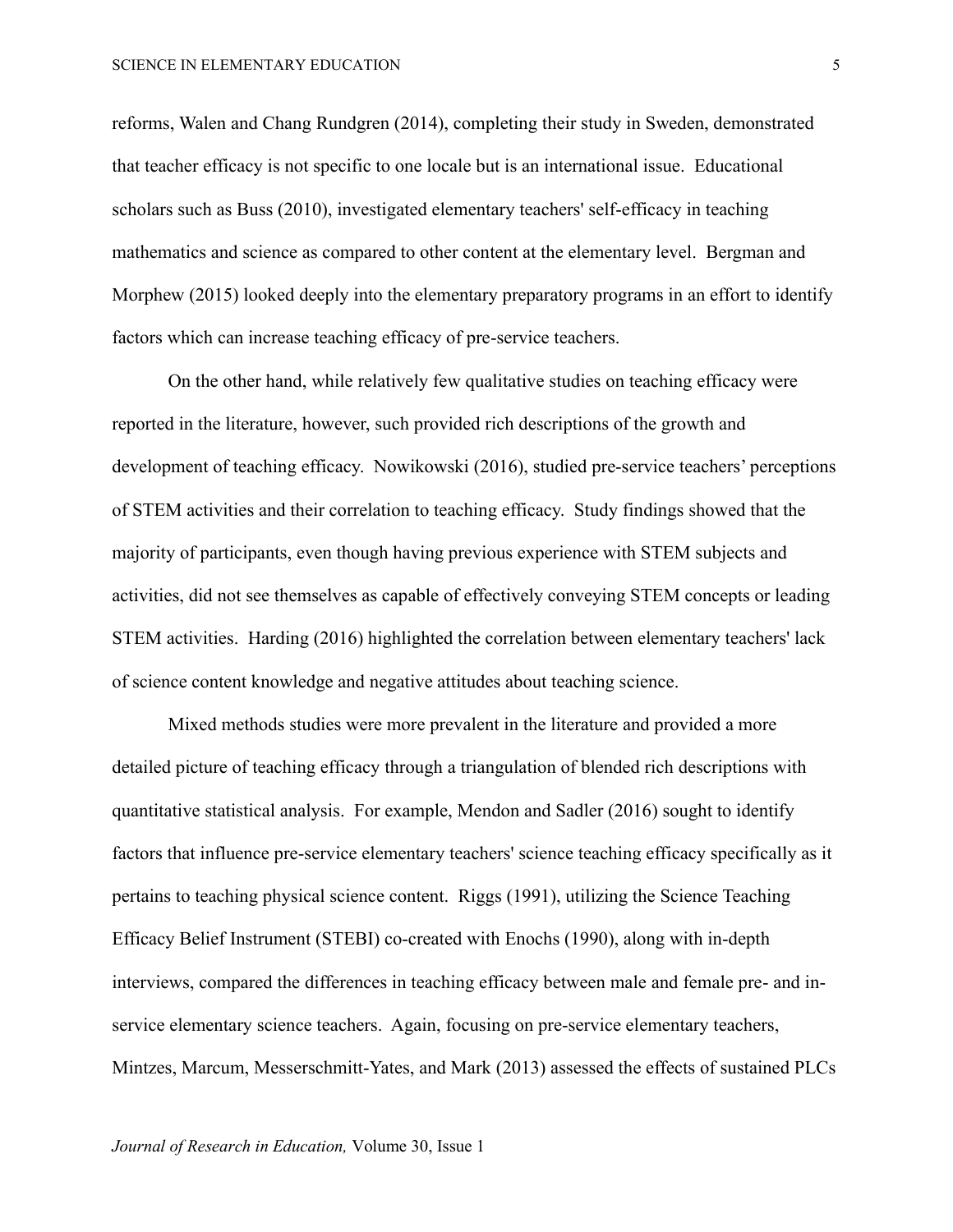on science teaching efficacy. Expanding on literature surrounding PLCs and teaching efficacy, Voelkel and Chrispeels (2017) noted "teacher efficacy was fostered during the PLC work of analyzing student data and work and deciding what interventions or instruction were needed to ensure students mastered learning goals" (p. 520).

Review of relevant literature pertaining to teaching efficacy included construct roots, definitions, measurements, collective teaching efficacy, the development of teaching efficacy through a variety of interventions, and the impact upon student achievement. There were a plethora of studies pertaining to the self-efficacy of pre-service teachers with a particular focus on elementary teachers' teaching efficacy. However, there was a shortage of studies that centered around elementary teachers' teaching efficacy while implementing the 2016 MA Science and Technology/Engineering Framework Standards. Results of this study added a new layer to existing research that concentrated on elementary teachers' teaching efficacy and provided insight into potential investigations in future studies.

#### **Study Design**

This mixed-methods, exploratory, concurrent case study aimed to examine teachers' science teaching efficacy within Apex Elementary School. Onwuegbuzie and Collins (2007) assert, "The exciting aspect of mixed methods sampling model is that a researcher can create more tailored and/or more complex sampling designs. . .to fit a specific research context, as well as the research goal, research objective(s), research purpose, and research question(s)" (p. 297). Case studies, as described by Creswell (2009) are "strategies of inquiry in which the researcher explores in depth a program, event, activity, process, or one or more individuals" (p.13). Exploratory in nature, as it sought to identify variables to examine further, this study utilized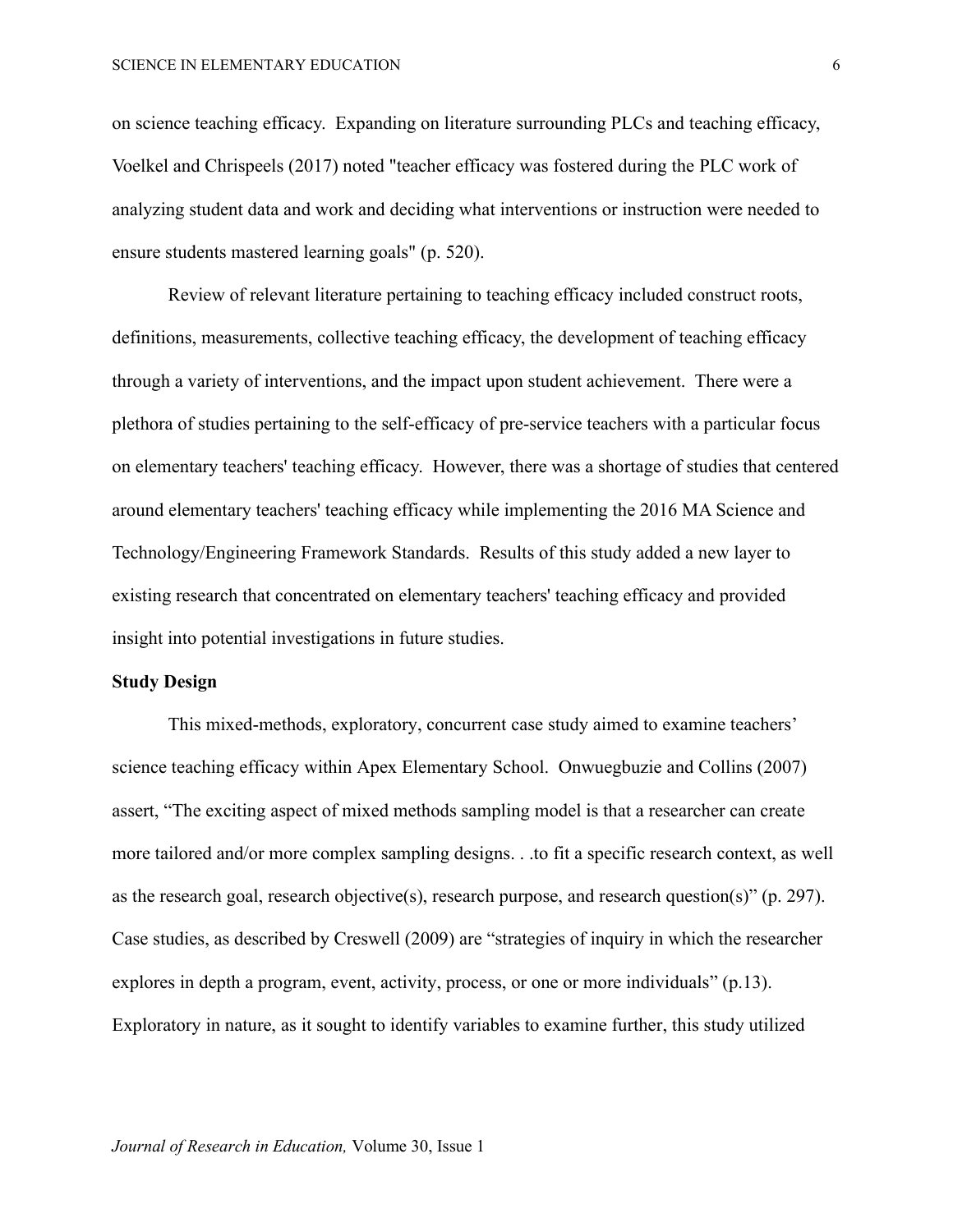both quantitative and qualitative data techniques as a means to identify variables which contribute to teaching efficacy.

### **Samples**

Two samples of participants were utilized: a qualitative sample and a quantitative sample. The qualitative sample was chosen from the pool of participants which included one third-grade and one fifth-grade teacher. Criteria for the qualitative sample included:

- Teaching at Apex Elementary School
- Willingness to participate in the study
- Full time employment (not job sharing)
- Teaching science as part of their teaching assignment

Quantitative data was gathered from a pool of 18 participants utilizing a demographic survey tool as well as the Science Teaching Efficacy Belief Instrument Part A (STEBI-A) to identify feelings of science teaching efficacy and outcome expectancy. The researcher collected and analyzed data concurrently, then triangulation was performed to reveal common themes across data.

#### **Study Methods**

Quantitative data was collected using the STEBI-A (Riggs & Enochs, 1990) to identify factors influencing elementary teachers' science teaching efficacy. Qualitative data was obtained via semi-structured interviews and classroom observations to understand the complex behaviors of teachers as they develop their teaching efficacy in science. Qualitative data, however, allows for a deeper understanding of underlying reasons, meanings, opinions, or beliefs of participants. Utilized together, quantitative and qualitative data provided a more comprehensive picture and broader perspective of the complex construct of teaching efficacy.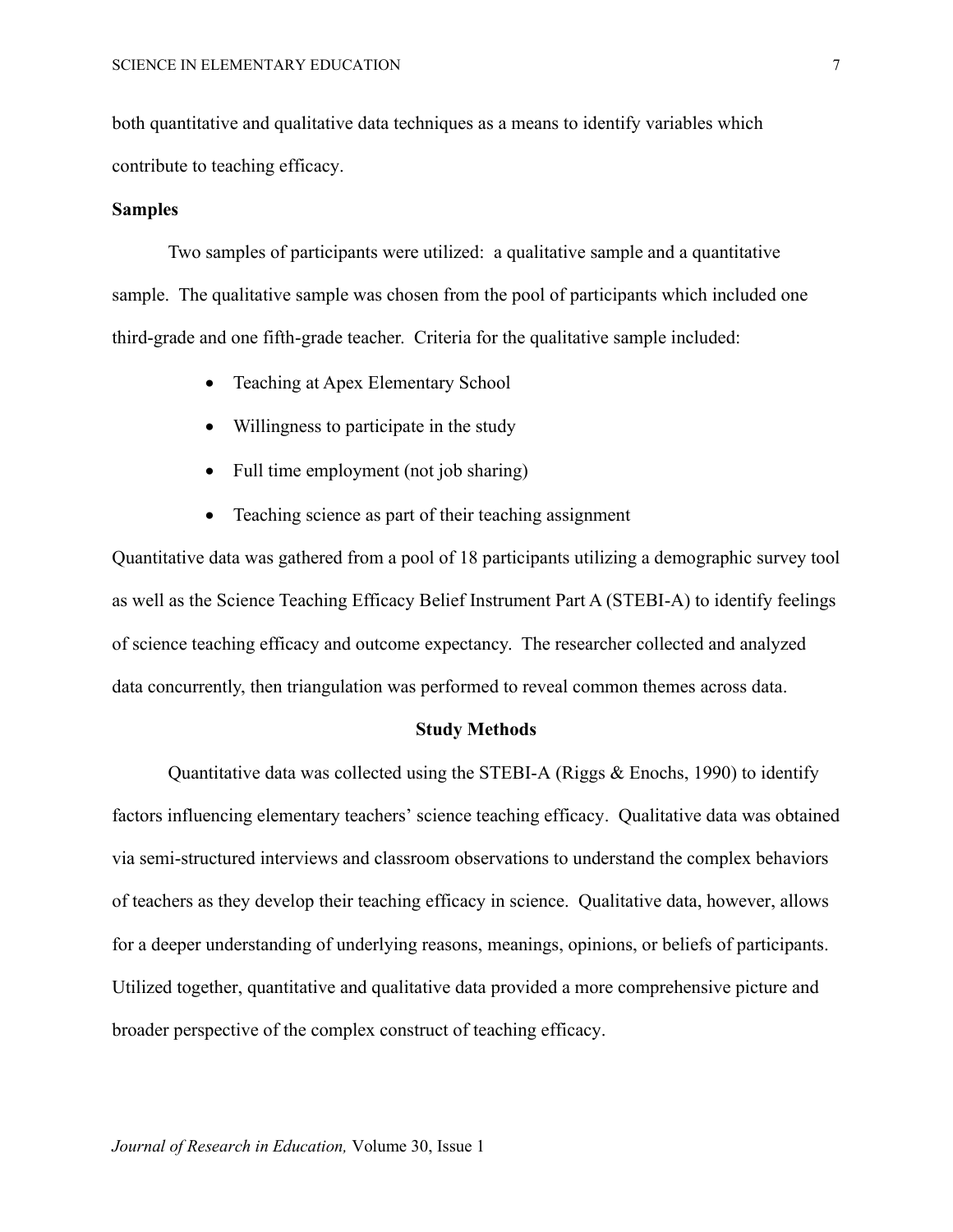**Strategies for data collection.** The data collection process followed the policies set forth by the Office for Human Research Protections (OHRP, 2019) and was collected over a sixweek period. Three differing data collection techniques were utilized. Quantitative data was collected through a 36-question survey, including demographic information and qualitative data collection from nine open-ended interview questions through an interview protocol as well as through classroom observations. Further, data was triangulated from surveys and interviews to provide evidence supporting the validity of potential findings.

**Survey.** The STEBI-A is a vetted survey tool designed by Riggs and Enochs (1990) to measure the personal science teaching efficacy and outcome expectancy of in-service elementary teachers. The foundation of the survey rests firmly upon Bandura's (1982, 1997) social learning theoretical framework as well as Gibson and Dembo's (1984) work relevant to teaching efficacy beliefs. The survey is Likert scale consisting of 25 items, with a five-point rating response: strongly agree (five points), agree (four points), uncertain (three points), disagree (two points), and strongly disagree (one point). During analysis, negatively-worded statements were reversescored to yield consistent values between positively and negatively worded items. Of the 25 items, 12 questions expressly measured science *teaching outcome expectancy* (TOE) while the remaining thirteen measured *personal science teaching efficacy* (PSTE).

**Semi-structured interviews.** Although a common set of questions was asked of all participants, interviews were semi-structured to allow for clarifying questions to be asked. Open-ended questions centered upon teachers' backgrounds into science, science experiences, science education, as well as generalized impressions about elementary education. Interviews were conducted at times and locations that were convenient for participants and took no longer than 45 minutes. All interviews were audio-recorded on a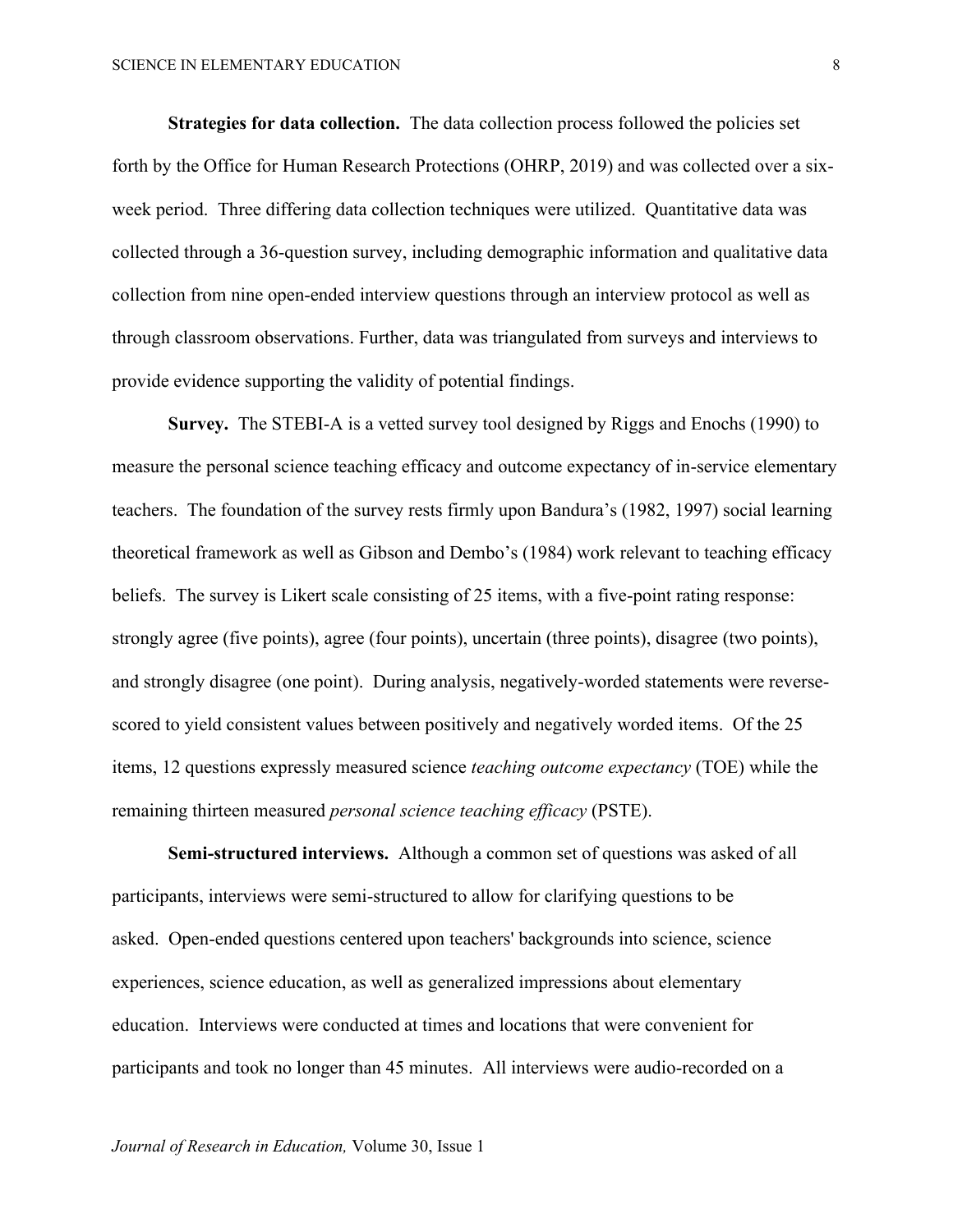personal iPhone (with permission of the participants), and all recordings were transcribed utilizing a secure, online transcription service.

**Observations.** Two systematic classroom observations of one, volunteer participant were conducted. Observations took no more than 75 minutes and were held in a fifth-grade classroom at Apex Elementary School. Data was gathered through an interactive coding system and focused upon teaching efficacy and outcome expectancy.

### **Analytic Plan**

**Unit of Analysis.** The central purpose of this study is to assess the overall self-efficacy of elementary teachers as they implement the 2016 Science and Technology/Engineering Curriculum Frameworks. The unit of analysis are teachers' reflections on their levels of selfefficacy as evidence through interviews, observations, and survey responses. The researcher collected and analyzed all evidential data concurrently, then triangulation was performed to reveal common themes across data.

#### **Results**

Findings are presented in the following sections: 1) Demographic information of participants, 2) Analysis of quantitative data collected from the STEBI-A and an 11-item demographic questionnaire, 3) Analysis of qualitative data gathered through interviews and observations.

#### **Demographic Information**

The population of this study consisted of grades three through five elementary teachers at Apex Elementary School who taught science as part of the regular teaching duties. Of the 27 potential participants, 18 teachers responded to the study survey. Of these participants, 50% taught third grade, 34% taught grade four, and 16% taught grade 5. Due to school dynamics,

*Journal of Research in Education,* Volume 30, Issue 1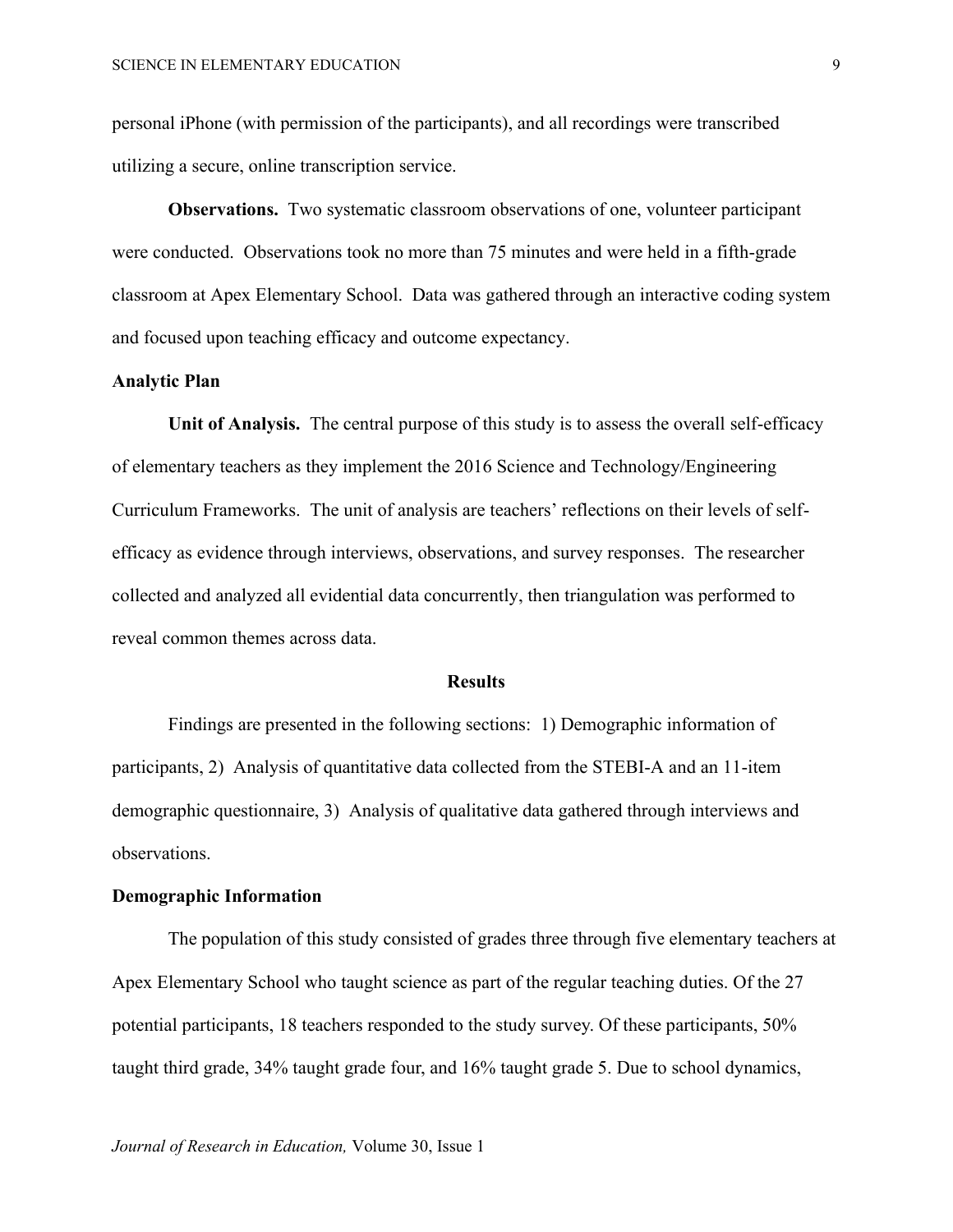participants within the study were all white females. Although there was a wide distribution of ages of the participants, the majority were over 40 years old (56%); the rest were 39 and below. Years of teaching experience also varied greatly; however, almost one third had six to ten years of teaching experience, while 22% had 16-20 years of experience. Teachers with two years of experience or less and teachers with 26 years of experience each made up 16% of study participants, and teachers with 21-25 years of experience rounded out the study group at 11%. Finally, 94% of participants stated that they did not hold a degree (undergraduate or graduate) in science.

# **Analysis of Quantitative Data**

Quantitative data analysis was aimed at assessing relationships between identified factors influencing elementary teachers' science teaching efficacy. Analysis includes Analysis of Variance (ANOVA) to calculate and compare mean scores for variables STE, PSTE, TOE, as well as Cronbach's Alpha to assess the reliability of survey items. Cronbach's alpha for the 25 items was .897, indicating a high level of reliability amongst survey items. As high reliability was established, data were analyzed in reference to the following research questions:

- To what extent does the number of years of teaching influence science teaching efficacy?
- To what extent does membership in a grade-level teaching team influence science teaching efficacy?

To determine if there were statistically significant differences in levels of science teaching efficacy (STE) amongst elementary teachers with differing years of teaching experience, descriptive statistics were calculated utilizing Microsoft Excel. Results of mean scores of responses indicated that for STE, educators with 16-20 and 21-25 years of teaching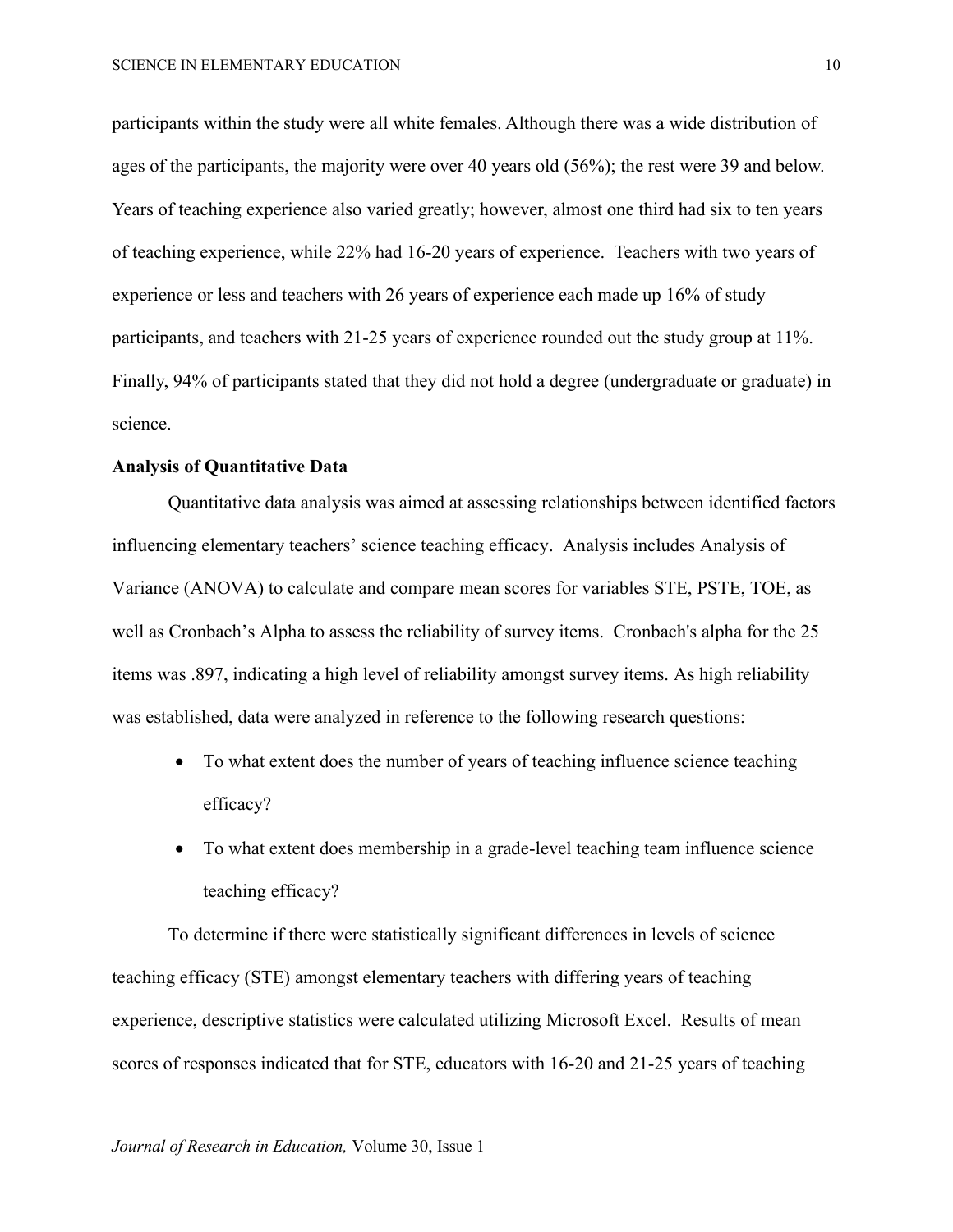experience had nearly the same levels of agreement STE survey items  $(M = 3.68, SD = .62; M =$ 3.6,  $SD = .45$ ). Teachers with zero to two years of teaching experience ( $M = 3.48$ ,  $SD = .18$ ) expressed higher levels of agreement than teachers with over 25 years of teaching experience (*M*  $= 3.20, SD = .80$ ). Interestingly, teachers with six to ten years of experience expressed the lowest levels of agreement with survey items  $(M = 3.14, SD = .34)$ . One would expect that years of experience would correlate to higher teaching efficacy, but this was not the case.

Descriptive statistics were also run to determine if membership in a grade-level teaching team influenced science teaching efficacy. Results show that grade four teachers expressed higher levels of agreement with STE survey items (*M* = 3.78, *SD = .*50) than grade three and grade five teachers who had nearabout the same levels of agreement ( $M = 3.18$ ,  $SD = .26$ ;  $M =$  $3.14, SD = .69$ ),

To ascertain if there were significant differences in levels of PSTE and TOE per STEBI-A survey components amongst teachers with differing years of teaching experience, descriptives were again utilized. Results of responses indicated that for PSTE, educators with 21-25 years of experience had a higher level of agreement of PSTE (*M* = 3.69, *SD* = .55) as compared to teachers with 16-20 years of experience  $(M = 3.43, SD = .91)$ . Teachers with zero to two years of teaching experience  $(M = 3.35, SD = .29)$  expressed a higher level of agreement than elementary educators with six to ten years of experience  $(M = 3.11, SD = .47)$ . Surprisingly, teachers with 25 years or more experience had the lowest level of agreement with PSTE survey items in comparison to their peers ( $M = 2.95$ ,  $SD = 1$ ). These findings are counterintuitive as again, one would think that with increased years of experience, PSTE would be at higher levels.

Analysis of responses associated with TOE indicated that teachers with 16-20 years of teaching experience had the highest level of agreement with survey items (*M* = 3.93, *SD* = .53)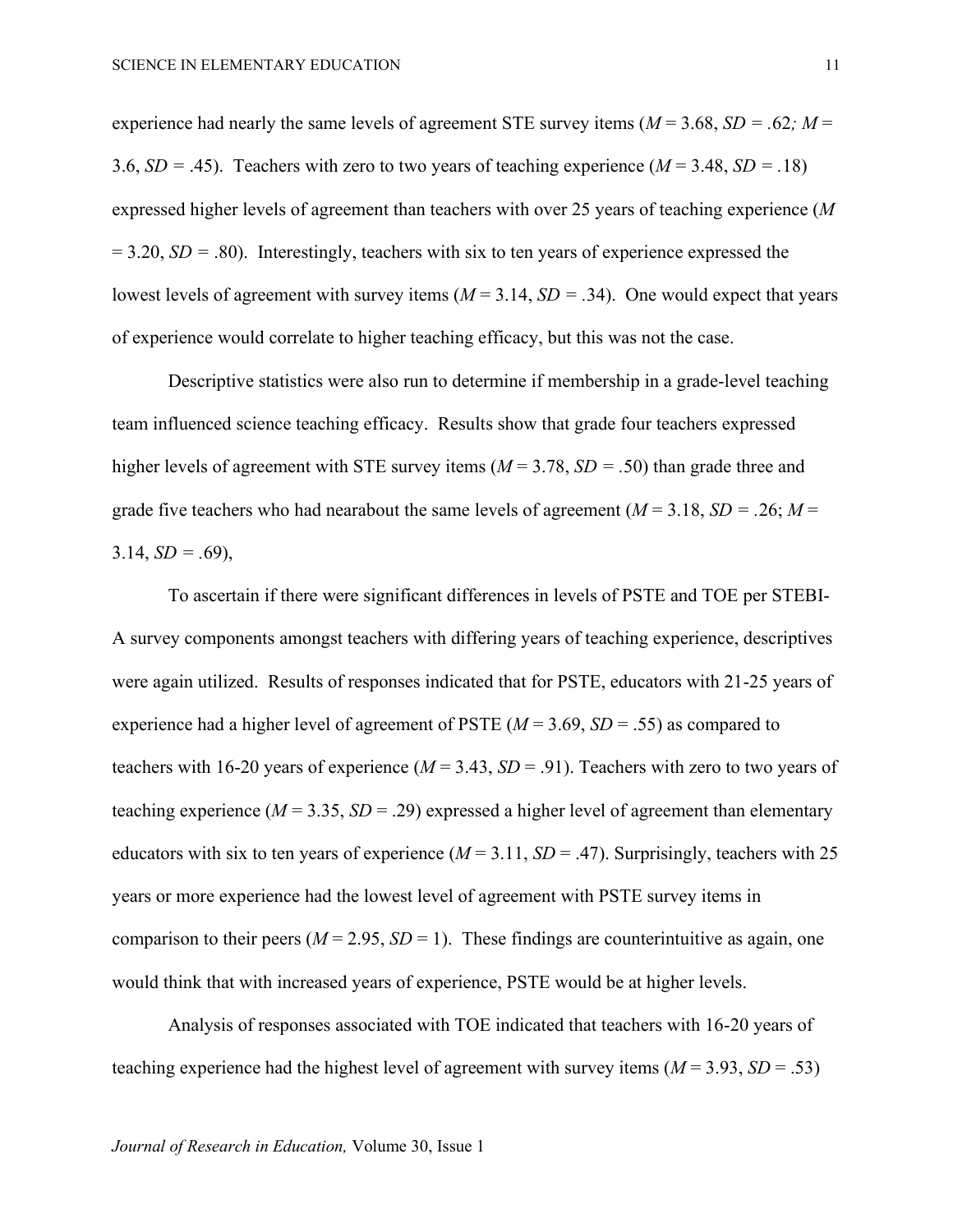than teachers with zero to two years of experience  $(M = 3.52, SD = .33)$ . Further results showed that teachers with 21-25 years of experience had higher levels of agreement with TOE survey items ( $M = 3.5$ ,  $SD = .35$ ) than teachers with over 25 years of teaching experience ( $M = 3.47$ ,  $SD$ = .55). Finally, teachers with six to ten years of experience scored the lowest on TOE amongst their peers ( $M = 3.22$ ,  $SD = .26$ ).

Finally, descriptive statistics were calculated see if there were any differences in beliefs amongst teachers of the different grade levels, indicating the influence that membership in a grade-level teaching team had on PSTE or TOE. The descriptive analysis showed that for PSTE, grade four teachers had a higher level of agreement to survey items  $(M = 3.77, SD = .06)$ , compared to grade three teachers ( $M = 3.03$ ,  $SD = .36$ ). Further, teachers from grade three had agreement levels which were higher PSTE as compared to grade five teachers  $(M = 2.95, SD =$ 1.03). Additionally, descriptive analysis of science TOE showed grade four teachers stronger agreement levels ( $M = 3.79$ ,  $SD = .46$ ) compared to grade three teachers ( $M = 3.36$ ,  $SD = .4$ ) who had approximately the same level of agreement with TOE survey items as grade five teachers (*M*  $= 3.36, SD = .33$ ).

#### **ANOVA Analysis**

To explore whether there were statistically significant differences between the mean scores in STE for teachers with differing years of experience and across grade levels, two oneway analysis of variance (ANOVA) were conducted. Further analysis breaks the STEBI survey into its components of PSTE and TOE and again, looks to reveal any statistically significant differences in mean scores. Delving further into data analysis provided insight into the influence that the number of years of teaching, as well as membership in a grade-level teaching team had on science teaching efficacy.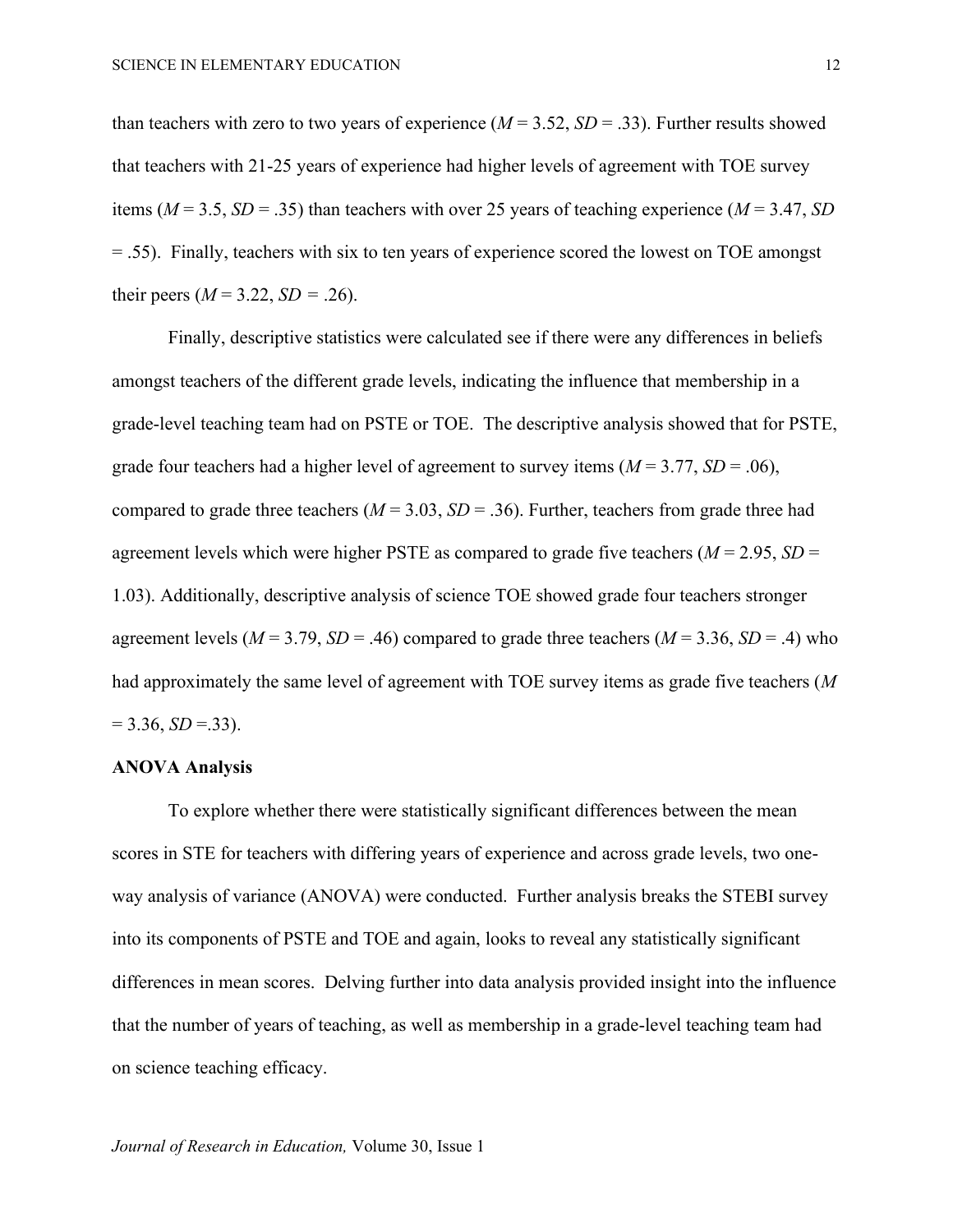## **Testing assumptions**

Before running ANOVA, three assumptions were tested to ensure compliance:

- 1. Levene's test was conducted to test the assumption of equal variances across groups of teachers with differing years of teaching experience. Levene's test indicated no significant differences for PSTE ( $p = .26$ ) or TOE ( $p = .2$ ) amongst the groups; therefore, the assumption was not violated, and equal variances are assumed.
- 2. Normality assumption: Participants' scores on the STEBI-A scale ranged from 59 to 115. To determine if the data set modeled a normal distribution, we used visual inspection of histograms displaying the distribution of scores as well as skewness and kurtosis values. To detect normality, acceptable ranges of skewness and kurtosis considered are  $(-1, 1)$  and  $(-3, 3)$  respectively (Blanca, Alarcón, Arnau, Bono, & Bendayan, 2017). The histograms as well as skewness ( .3801) and kurtosis (1.43) measures warrant the normality assumption.
- 3. Independence of observation: To ensure the accuracy of data, STEBI scores were taken once from each participant.

Results from ANOVA tests are shown in Tables 1and 2. ANOVA results showed no statistically significant differences in STE amongst the teaching experience groups  $F = (4, 13)$  $= .90, p = .48 > 0.05$ . However, results from STE analysis showed statistically significant differences across grade levels indicating that membership in a grade level teaching team has some influence on teachers' STE,  $F = (2, 15) = 3.92$ ,  $p = .04 < 0.05$ . (See Tables 1 and 2).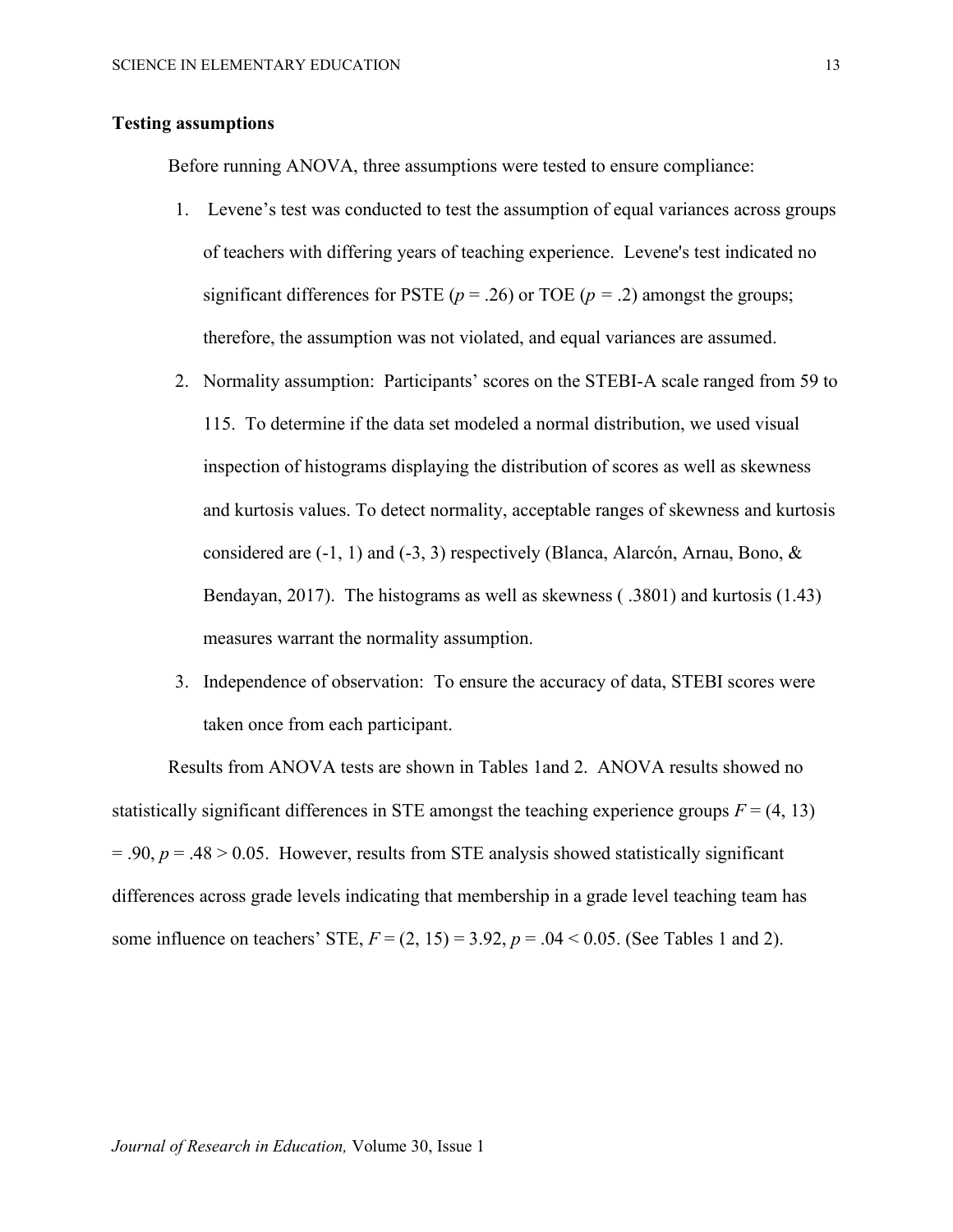# Table 1

*One-way ANOVA summary comparing teachers years of teaching experience and its influence* 

*on STE.*

| Source of<br>Variation                        | SS                    | df | МS                         | F        | P-value  | <i>F</i> crit |
|-----------------------------------------------|-----------------------|----|----------------------------|----------|----------|---------------|
| <b>Between Groups</b><br><b>Within Groups</b> | 0.929511111<br>3.3208 |    | 4 0.23237778<br>0.25544615 | 0.909694 | 0.486886 | 3.179117      |
| Total                                         | 4.250311111           |    |                            |          |          |               |

Table 2

*One-way ANOVA summary comparing teachers' membership in a grade-level teaching team and* 

*its influence on STE.*

| Source of<br>Variation          | SS                         | d1 | MS                              | P-value  | F crit  |
|---------------------------------|----------------------------|----|---------------------------------|----------|---------|
| Between Groups<br>Within Groups | 1.459644444<br>2.790666667 |    | 2 0.729822 3.922838<br>0.186044 | 0.042624 | 3.68232 |
| Total                           | 4.250311111                | 17 |                                 |          |         |

Breaking down the STEBI-A into its components of PSTE and TOE, ANOVA results

indicated no statistically significant differences in PSTE among the teaching experience groups *F*

 $= (4, 13) = .477$ ,  $p = .75 > 0.05$ . Further, no statistically significant differences were found for

TOE between the groups,  $F = (4, 13) = 1.85$ ,  $p = .17 > 0.05$  (see Tables 3 and 4).

Table 3

*One-way ANOVA summary comparing teachers' years of teaching experience and PSTE.*

| Source of      |                |    |           |           |           |               |
|----------------|----------------|----|-----------|-----------|-----------|---------------|
| Variation      | SS             | dt | МS        |           | P-value   | <i>F</i> crit |
| Between Groups | 0.938108333 4  |    | 0.2345271 | 0.4779745 | 0.7514865 | 3.1791171     |
| Within Groups  | 6.378691667 13 |    | 0.4906686 |           |           |               |
|                |                |    |           |           |           |               |
| Total          | 7.3168         |    |           |           |           |               |

*Journal of Research in Education,* Volume 30, Issue 1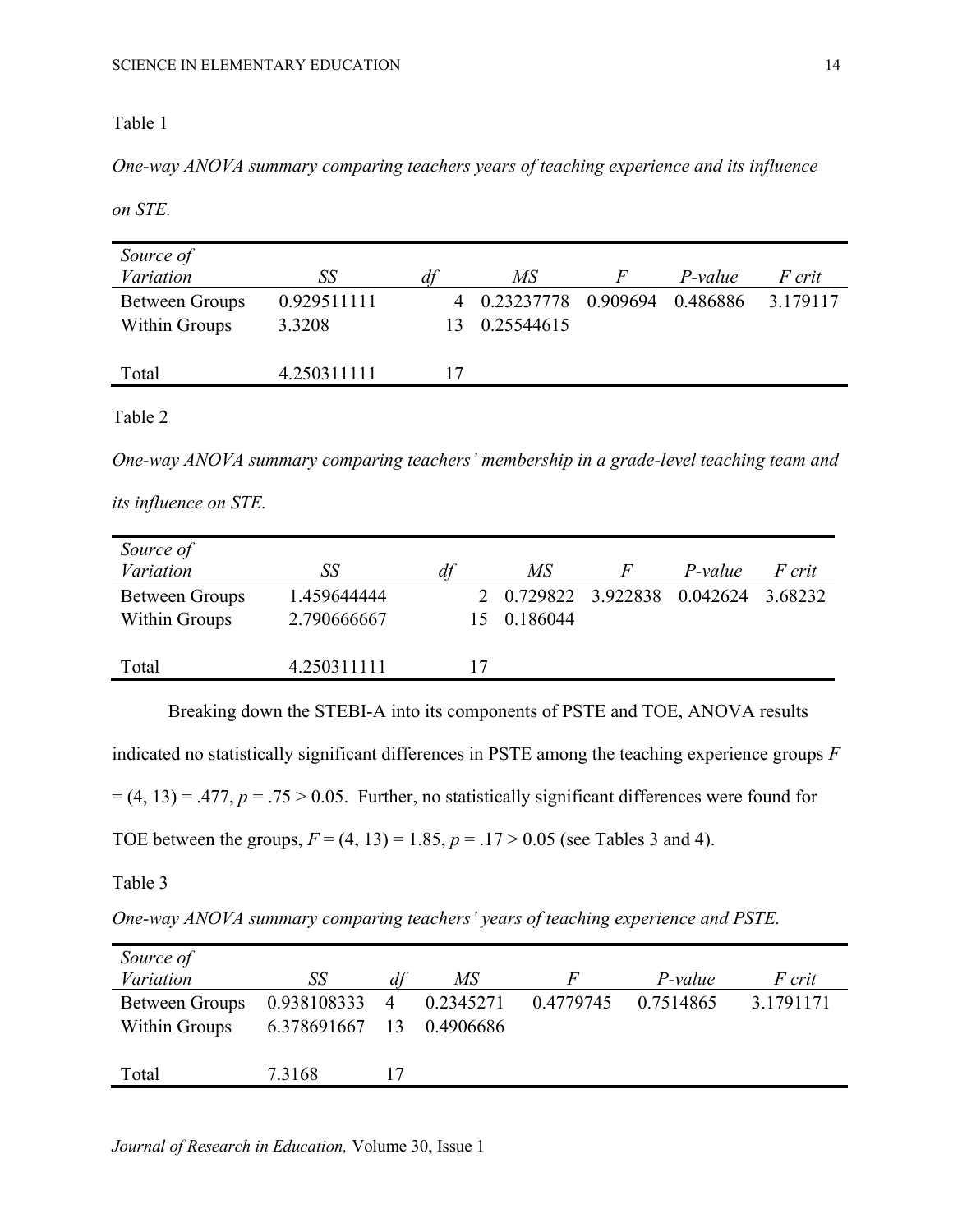# Table 4

| Source of      |           |    |             |          |          |               |
|----------------|-----------|----|-------------|----------|----------|---------------|
| Variation      | SS        | df | MS          |          | P-value  | <i>F</i> crit |
| Between Groups | 1.2342028 | 4  | 0.308550694 | 1.853107 | 0.178938 | 3.179117      |
| Within Groups  | 2.1645583 | 13 | 0.166504487 |          |          |               |
|                |           |    |             |          |          |               |
| Total          | 3.3987611 |    |             |          |          |               |

*One-way ANOVA summary comparing teachers' years of teaching experience and TOE.*

Finally, one-way ANOVA analysis tests were run to test whether there were any statistically significant differences between means of responses on PSTE or TOE for participation in a grade-level teaching team. ANOVA results revealed no statistically significant differences in PSTE  $F = (2, 15) = 3.496$ ,  $p = .057 > 0.05$ . Interestingly, although ANOVA results showed statistically significant results for STE for teacher membership in a grade-level teaching team when run on scores of the full STEBI-A, when broken down into its components, analysis did not show significantly significant differences for TOE across grade-level teaching teams  $F = (2, 15) = 1.93$ ,  $p = .18 > 0.05$  (See Tables 5 and 6).

# Table 5

*One-way ANOVA summary comparing grade level means for PSTE.*

| Source of                       |                            |    |                          |               |          |             |
|---------------------------------|----------------------------|----|--------------------------|---------------|----------|-------------|
| Variation                       | SS                         |    | MS                       | $\mathcal{F}$ | P-value  | F crit      |
| Between Groups<br>Within Groups | 2.326444444<br>4.990355556 | 15 | 1.16322222<br>0.33269037 | 3.496411      | 0.056699 | 3.682320344 |
| Total                           | 7.3168                     | 17 |                          |               |          |             |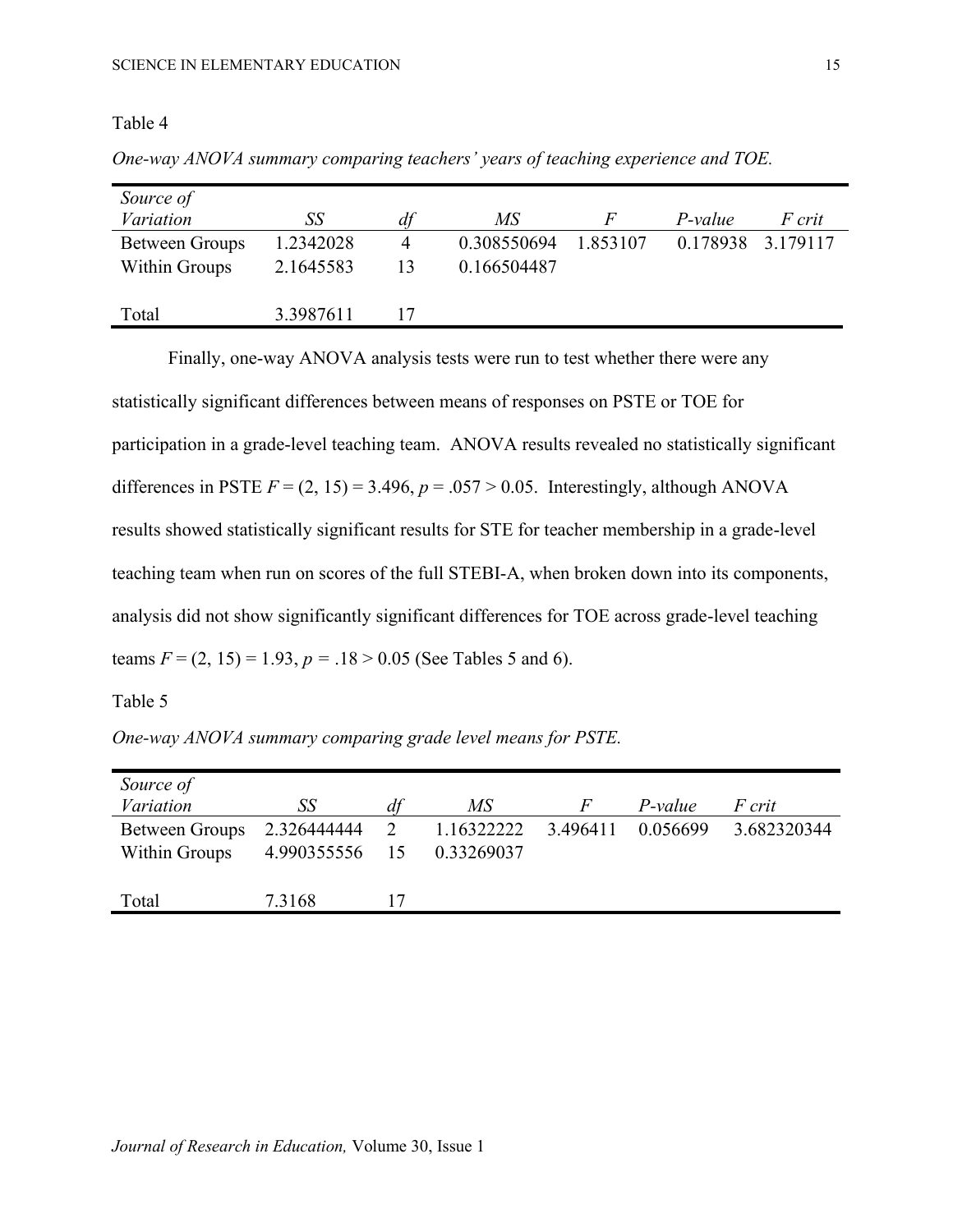## Table 6

| Source of<br>Variation          | SS                         | di | MS       | H                          | P-value | <i>F</i> crit |
|---------------------------------|----------------------------|----|----------|----------------------------|---------|---------------|
| Between Groups<br>Within Groups | 1.459644444<br>2.790666667 |    | 0.186044 | 0.729822 3.922838 0.042624 |         | 3.68232       |
| Total                           | 4.250311111                |    |          |                            |         |               |

*One-way ANOVA summary comparing grade level means for TOE.*

Quantitative data analysis yielded multiple results. Evidence of significant differences suggested that participating in a grade-level teaching team can have some influence on teachers' STE. However, the number of years teaching did not have a significant contribution to STE. Furthermore, analysis per survey components, showed no indication that years of teaching experience nor participation in a grade-level teaching team influence teachers' PSTE or TOE.

# **Analysis of Qualitative Data**

Transcribed teacher interviews and classroom observations addressed the following research question: What are the factors that influence the science teaching efficacy of in-service teachers at the elementary level? Data was coded utilizing an inductive, manual coding approach to allow for patterns within the data to emerge. Precoding revealed preliminary initial codes which were reviewed several times to glean initial codes. Initial coding of qualitative data revealed 94 open codes, which were extracted to address the study's questions focusing upon factors that influence elementary teachers' science teaching efficacy in teaching the 2016 MA Science and Technology/Engineering standards. Upon repeated examination of initial codes, 43 axial codes were abstracted into categories which developed from data and initially focused upon teachers' personal feelings, environmental factors, socioemotional factors, teachers' professional practice, institutional factors, and professional development. Through the cyclical process of reviewing codes, four themes related to teachers' science teaching efficacy emerged;

*Journal of Research in Education,* Volume 30, Issue 1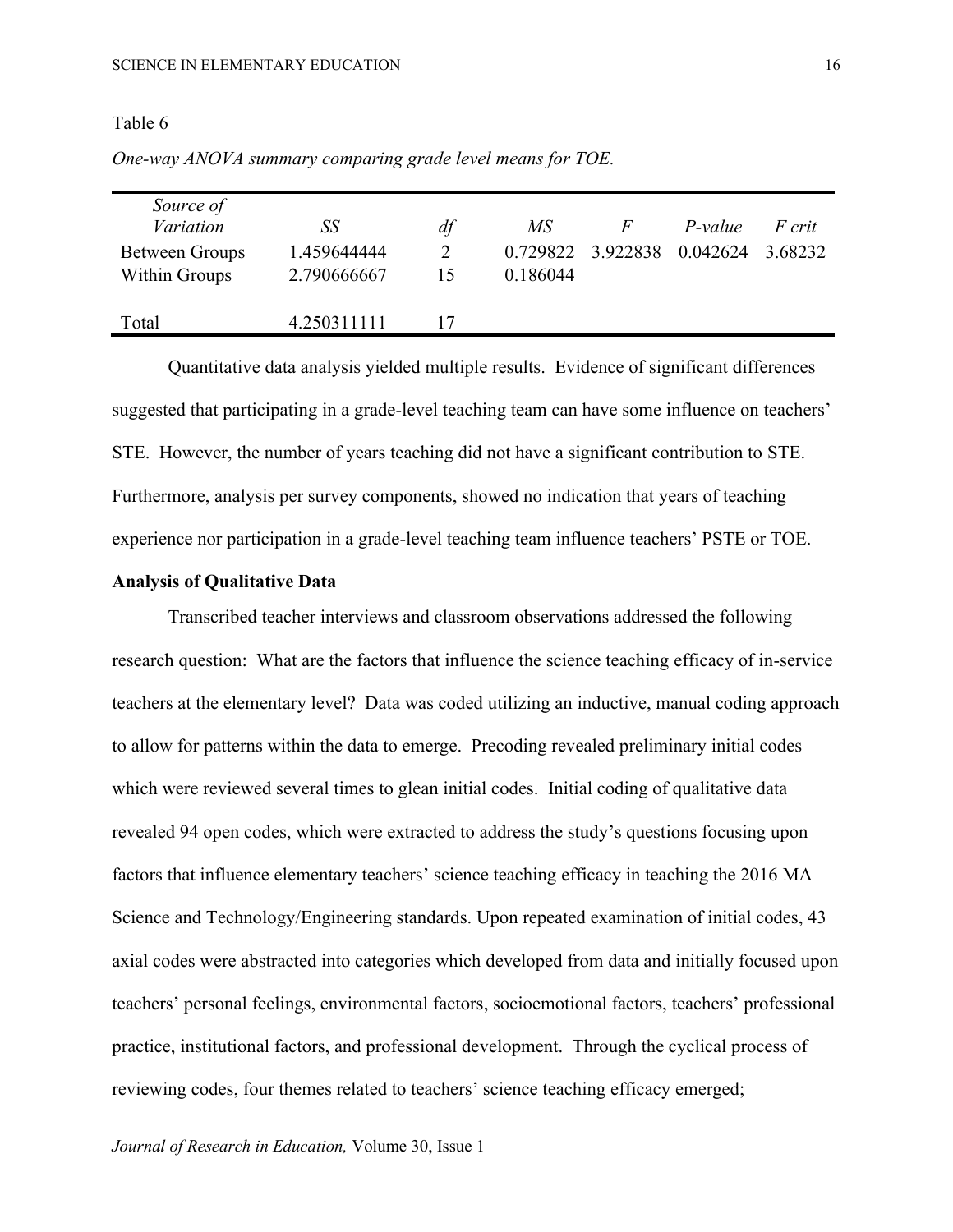socioemotional status as inhibitors to self-efficacy, limitations to teachers' science professional practice, school facility or technology factors not under teacher control, and building or district administration factors. Each theme, described in detail below, was consistent with concepts identified in the literature on science teaching efficacy and either influenced teachers' personal teaching efficacy, or level of teaching efficacy. Codes and themes were member checked to establish credibility and accuracy of findings.

**Theme 1: Socioemotional factors as inhibitors of self-efficacy.** Several factors emerged through this study, particularly tied to teachers' socioemotional state as they prepare and teach science. Most of the socioemotional factors were constraints that inhibited the growth of teachers' personal self-efficacy. During interviews, teachers expressed feelings of anxiety and frustration in teaching science. For example, when asked if teachers feel prepared to teach science, a third-grade teacher, T2, replied:

No, I don't feel prepared. I feel like, you know, it gives me a little bit of anxiety because I don't ever want to come into a classroom and not be…feel prepared, and feel the best, ready to go. And with all of the subject areas, I feel like I've mastered it pretty much, and I can deliver it and do the best I can. But with science, I feel like I'm just kind of hoping for the best, hoping I'm going to get through it and that they're [her students] going to be able to understand what I'm trying to say because, in all areas, I'm not 100% confident. (T2)

Teachers also expressed feelings of helplessness or a lack of confidence when it comes to teaching science. For example, a fifth-grade teacher, T1, stated that she was "Overwhelmed and underprepared. Year two, and I still don't know what I'm doing. I don't know what I'm doing" (T1). Teachers' feelings were exacerbated by notions that science is harder to teach than other subjects. T1 noted, "It is hard enough planning with a [book] series when you really don't know what you're talking about, never mind trying to find creative things to do with it" (T1).

During classroom visits, it was observed that low socioemotional levels impacted the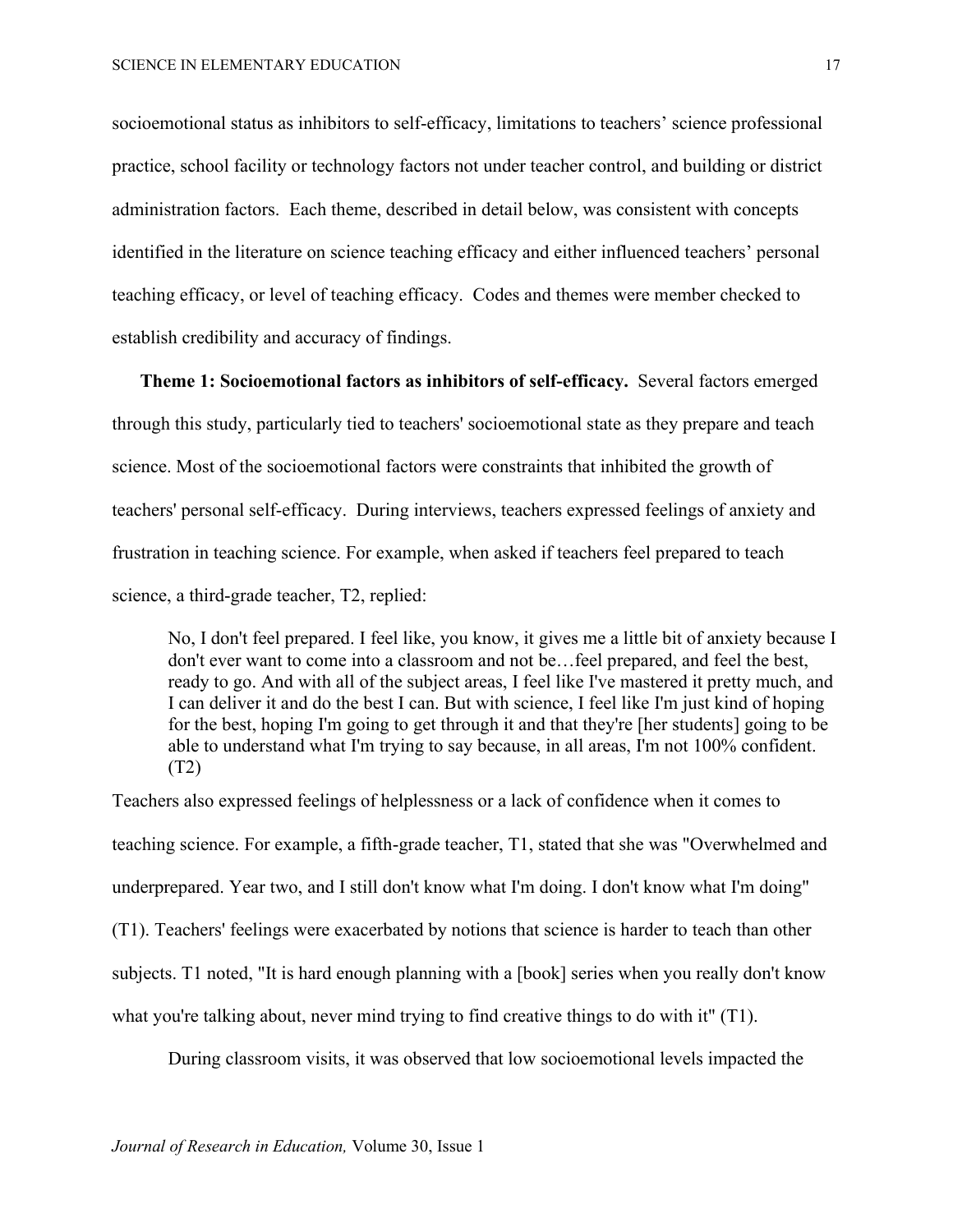quality and effectiveness of instruction. T1 was observed having difficulty conveying science content, which she reported being uncomfortable with. During an interview after the observation, T1 stated, "I think my anxiety is like, do I understand this [science content] enough so I can present it in the best possible way for them [students]?" According to Bandura (1997), teacher's self-efficacy is the foundation for performance expectations. Hence a teacher who believes they are more competent is likely to have greater control over the teaching and learning process. However, the opposite also holds as, in this case, low self-efficacy directly affects this teacher's impact on the science teaching and learning process. This ties into the assertion put forth by both teachers that science is a more difficult subject to teach than others. Their lack of belief in their abilities acts as a constraint to building science teaching efficacy.

Interestingly, interview data detected a transformational experience one participant had while participating in this study. The teacher reported elevated teaching practices by simply having a modicum of support.

Well, by you just offering a little support, I was like, all right, maybe I do know a little bit of what I'm doing. Just a little more confidence. Oh, but the study, just making me aware that there are modifications. I don't have to exactly be by the book, that was so helpful (T1).

Finally, although quantitative data shows no statistically significant differences between the number of years teaching science and STE, qualitative data showed that, while implementing the new science curriculum, teachers report feeling like novice teachers despite their veteran teacher status. For example,T2 asserts, "All these changes have made teachers, like myself who has been teaching for many years, feel like they went from masters of their curriculum to brand new teachers" (T2). To counter these feelings of inadequacy, Duschal, Schweingruber, and Shouse (2007) assert that to teach science, educators need "sustained science-specific professional development in preparation and while in service" (p. 296). The authors further note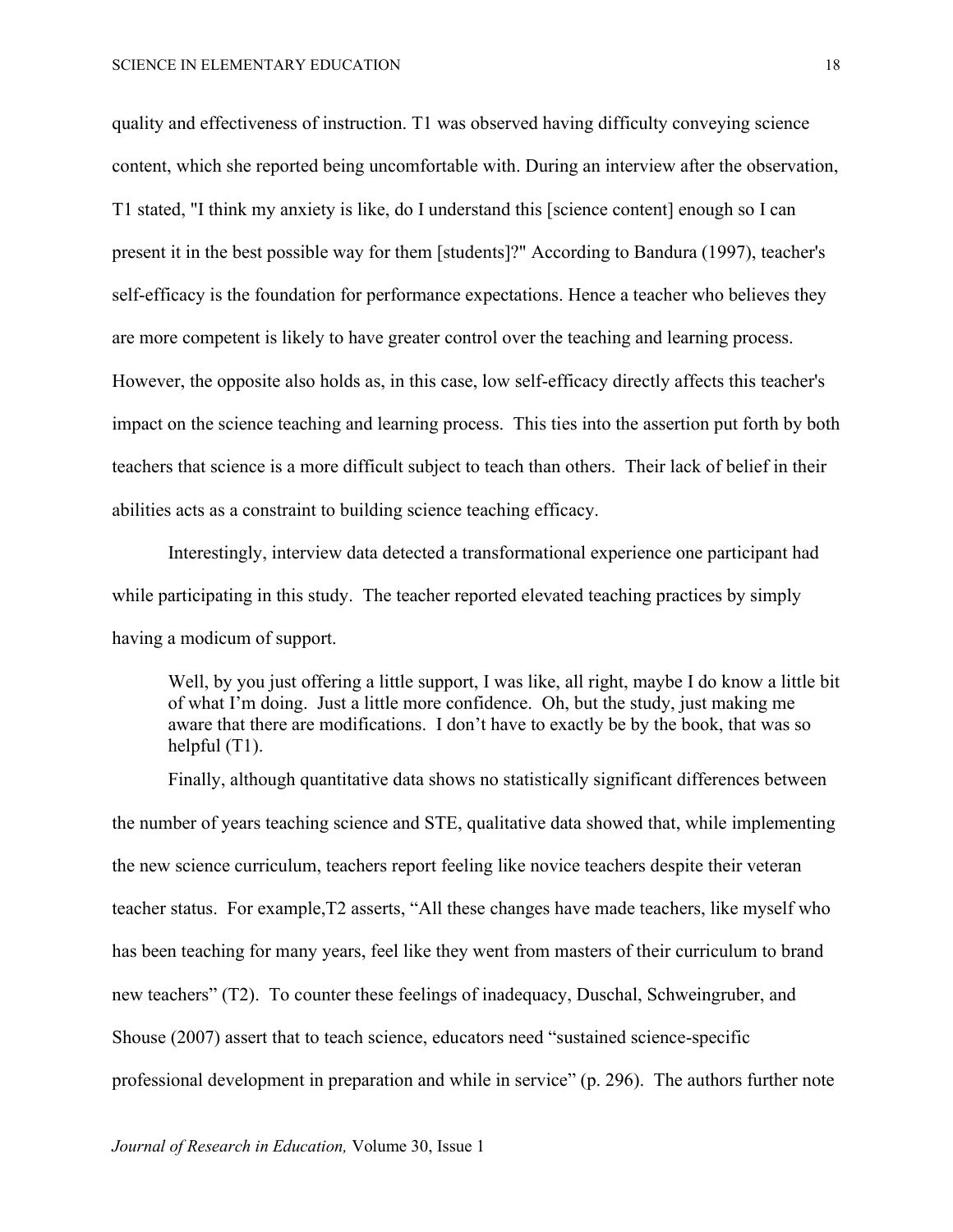that to fully support teachers, professional development should be centered upon science taught at the elementary level and should include not only recent research on how children learn science, but science pedagogy as well. More recently, the National Association for Science Teachers (2018) stress the importance of countering pre-existing anxiety, in teaching science, amongst elementary teachers by creating opportunities for teachers to "experience the same hands-on, engaging learning environments, and research-based best practices" (p. 3) which support student learning.

**Theme 2: Limitations to teacher science professional practice.** Another factor that seems to influence teachers' science teaching efficacy is tied to teachers' science professional practice. NGSS and the Massachusetts Science and Technology/Engineering Framework Standards emphasize cross-cutting scientific concepts, practices in science, and core concepts, which places high demands on teachers' understanding of scientific content and pedagogy. Both in teacher interviews and classroom observations, data showed a disconnect between the new standards and new science pedagogy. For example, T2 asserted:

It's always about, how do you take something and make it so that an eight-year-old can understand that concept? So, it's making sure that you understand the material enough. I don't feel like there's enough that's given to us as teachers to make us understand it before, now you need to present it so that somebody else understands it" (T2).

In the classroom, this disconnect leads to fragmented delivery of content and instructions as well as diminished levels of science activity design and implementation, which negatively influences students' cycle of scientific inquiry. It should be noted, however, that despite aforementioned feelings, a concerted effort to plan engaging lessons was detected. T1 reported that utilizing teacher preparation periods as well as personal time to plan, prepare, and practice science lessons. Prior studies have found that teachers who were weak in background content knowledge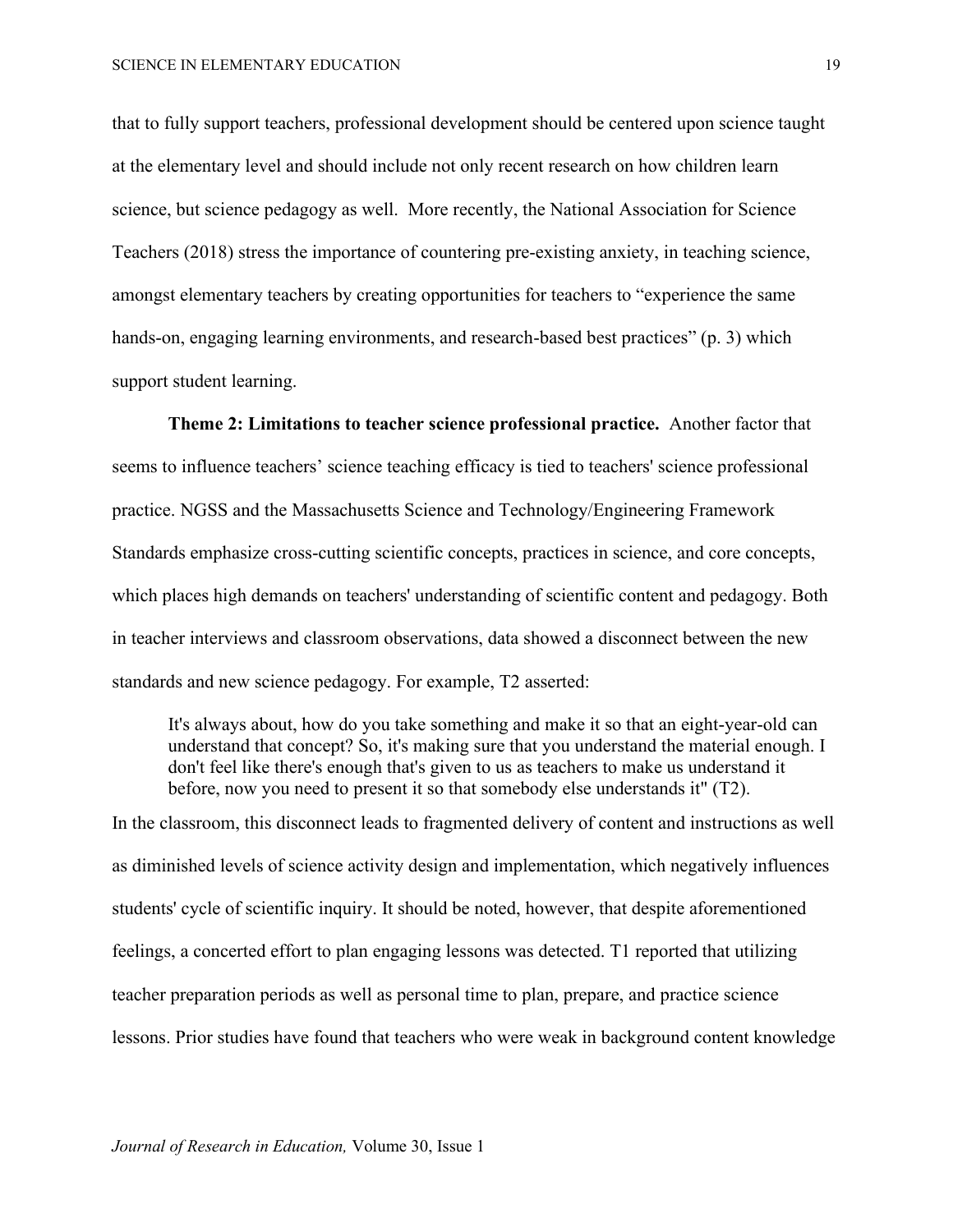were more likely to have notably lower levels of self-efficacy than their peers with greater content knowledge (Riggs & Enochs,1991).

**Theme 3: School facility and technology factors not under teachers' control.** School facility and technology factors were also found to affect teachers' science teaching efficacy. The physical set-up of the room limited the ability of students to freely move about during science experiments as well as impacted the space needed to properly store and set up materials for scientific inquiry. Technological difficulties such as hardware issues and internet inconsistencies have also impacted science lessons. T1 reported that internet issues had affected past lessons inhibiting her from giving online assessments as well as the ability to print hard copies of assessments. These factors compound teacher frustrations, thus contributing to low self-efficacy. In examining the impact of school facilities on teacher efficacy and student learning, Penn State's Center for Evaluation and Education Policy Analysis (2019) reports that classroom space is paramount with current educational emphasis on 21st-century learning, which includes problemsolving, building communication skills, and cooperative group work. For teachers, classroom space is needed to reconfigure seating to facilitate the varying teaching techniques that align with 21st-century skills.

**Theme four: Building or district administration factors.** Administrative or school district factors influencing teachers' self-efficacy include the lack of support for science curricula implementation. T2 noted,

There was a total change of all our science topics with no training on the topics. On top of it, the science curriculum came on the heels of math and reading/language arts curriculum overhauls. We never got to digest one subject change before a new subject and curriculum had been thrown at us. (T2).

Further data indicates that the rigidity to pacing guides set forth by administration inhibits remediation time for students who struggle with abstract science concepts. Teachers report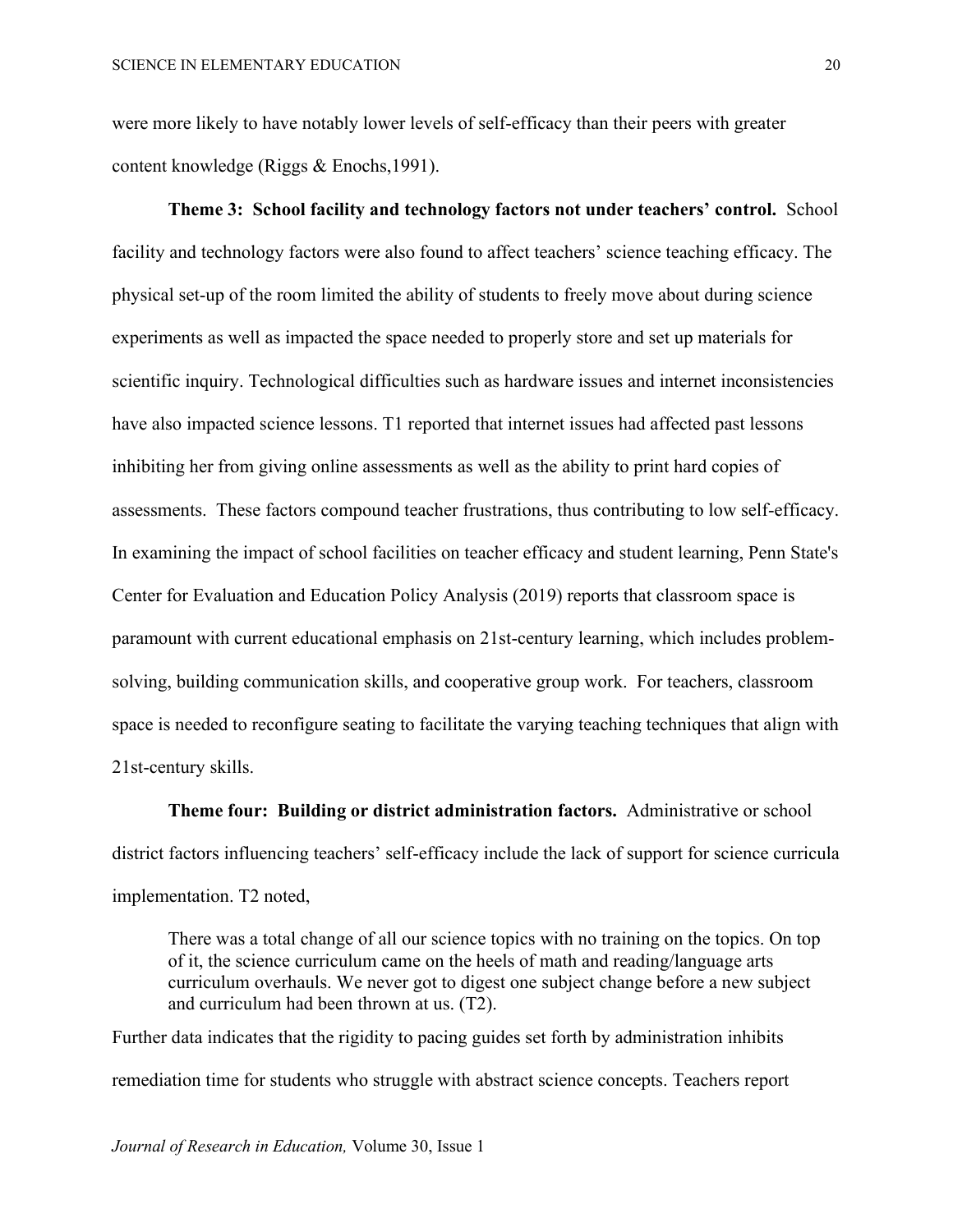feeling pressured to move on with curriculum even if their students do not grasp challenging science concepts.

Investigating teacher motivation, Ellis (1984) found that "teachers are primarily motivated by intrinsic rewards such as self-respect, responsibility, and a sense of accomplishment" (p. 2). He further reports on three ways administrators can support and motivate teachers; shared governance, inservice educational opportunities, and an evaluation process that is supportive and systematic. Similar to Ellis's findings, the present study indicated that teachers at Apex are frustrated with the lack of shared governance and revealed further that curriculum and implementation decisions are being made at the administrative level with little to no input from teachers.

Investigating the impact that science professional development (PD) courses had on teachers' self-efficacy, it was clear that teachers were overwhelmingly disappointed with the lack of science PD scheduled before the implementation of the 2016 MA Science and Technology/Engineering standards. As T2 Notes:

I think that they could have done a much better job in preparing everybody for the experience [implementation]. You know what I mean? And yes, it might not have been perfect the first year or the first two, everything takes time. But to just throw a book and be like, "There you go, good luck" (T2).

Some data indicated that self-selecting PD creates a financial burden for teachers, and if they are on the top of the pay scale, no financial incentive to attend PD outside of district offerings. Because teachers feel as if they do not possess the skills necessary to teach science, they justify their feelings by placing blame on the district. This mindset hinders any potential science PD opportunities that the district might provide in the future.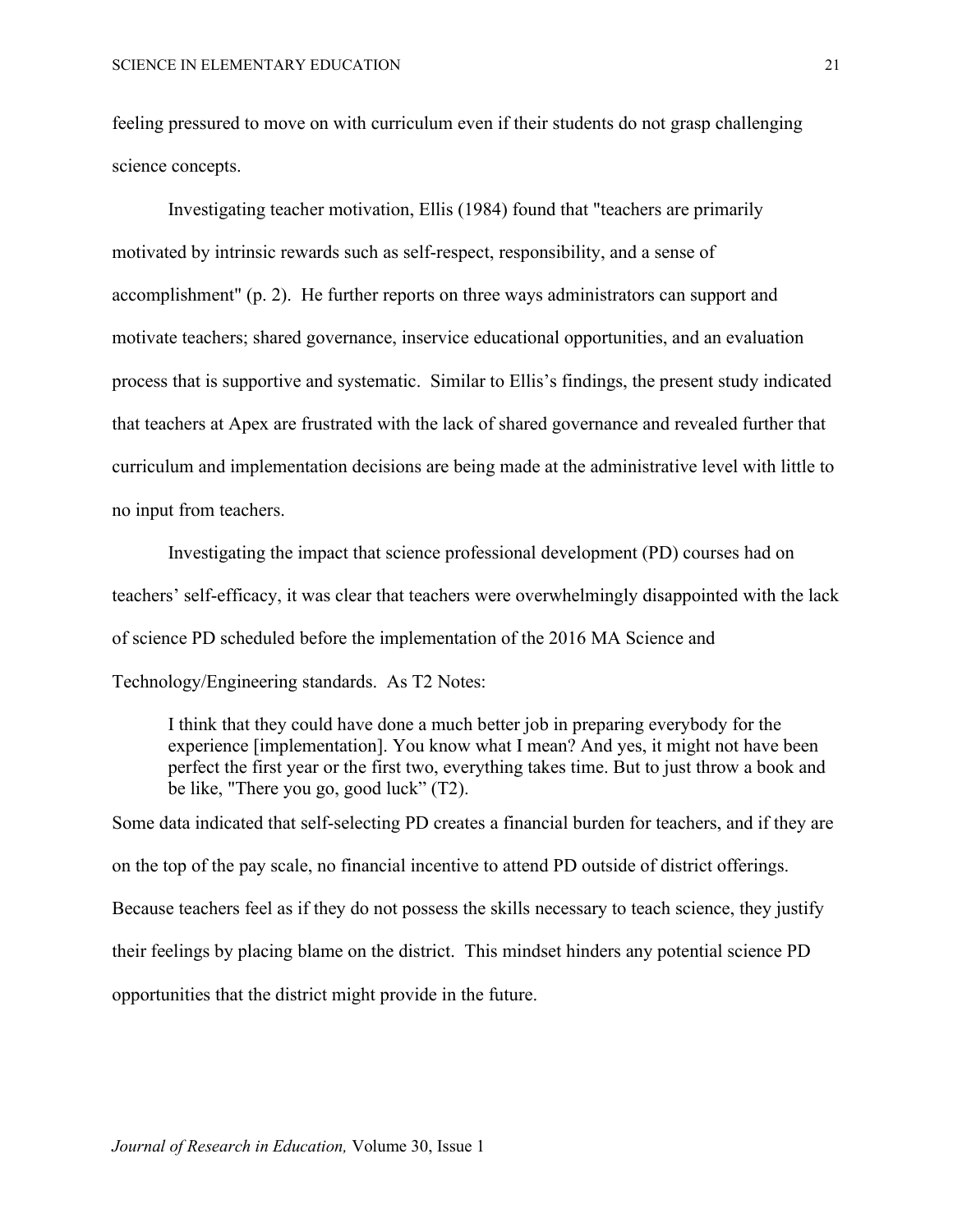#### **Discussion**

Findings of this study showed that, overall, Apex elementary teachers' socioemotional levels are low, which could have contributed to a diminished sense of science teaching efficacy and compromised their beliefs in their abilities to move forward and fully embrace new practices associated with the 2016 MA Science and Technology/Engineering standards. Perhaps due to the covert nature of socio-emotional factors, I argue that the district is unaware of teachers' low socioemotional levels, and the significant challenges teachers face daily, that directly impact their teaching practice. Therefore, I envision that the district is not affording them the empowerment to seek out science teaching self-efficacy growth opportunities either within the district or externally. Jennings (2015) asserts that "Most teacher training focuses on content and pedagogy, overlooking the very real social, emotional, and cognitive demands of teaching itself" (p. 1). Berdik (2019) reports, "teacher stress is growing, experts say, pushing educators out of the classrooms and hurting learning. On top of chronic underfunding for education and the continued pressure of standardized tests, there's also the unrelenting pace of newer education reforms" (p. 1). To help teachers recover from a state of low confidence, and hence, low TPCK, one fundamental recommendation of this study is the development of a science PLC that will provide teachers with a safe and collegiate environment where they feel free to express their tensions without judgement or ridicule. Summarizing literature on PLCs, Hord (1997) defines Professional Learning Communities as "teachers in a school and its administration continuously seek and share learning, and act on their learning. The goal of their actions is to enhance their effectiveness as professionals for the students' benefit…" (p. 6). The Apex District's PLC would consist of all science faculty within the district. Initially, the PLC would meet to unpack the 2016 MA Science and Technology/Engineering curriculum standards to understand the progression of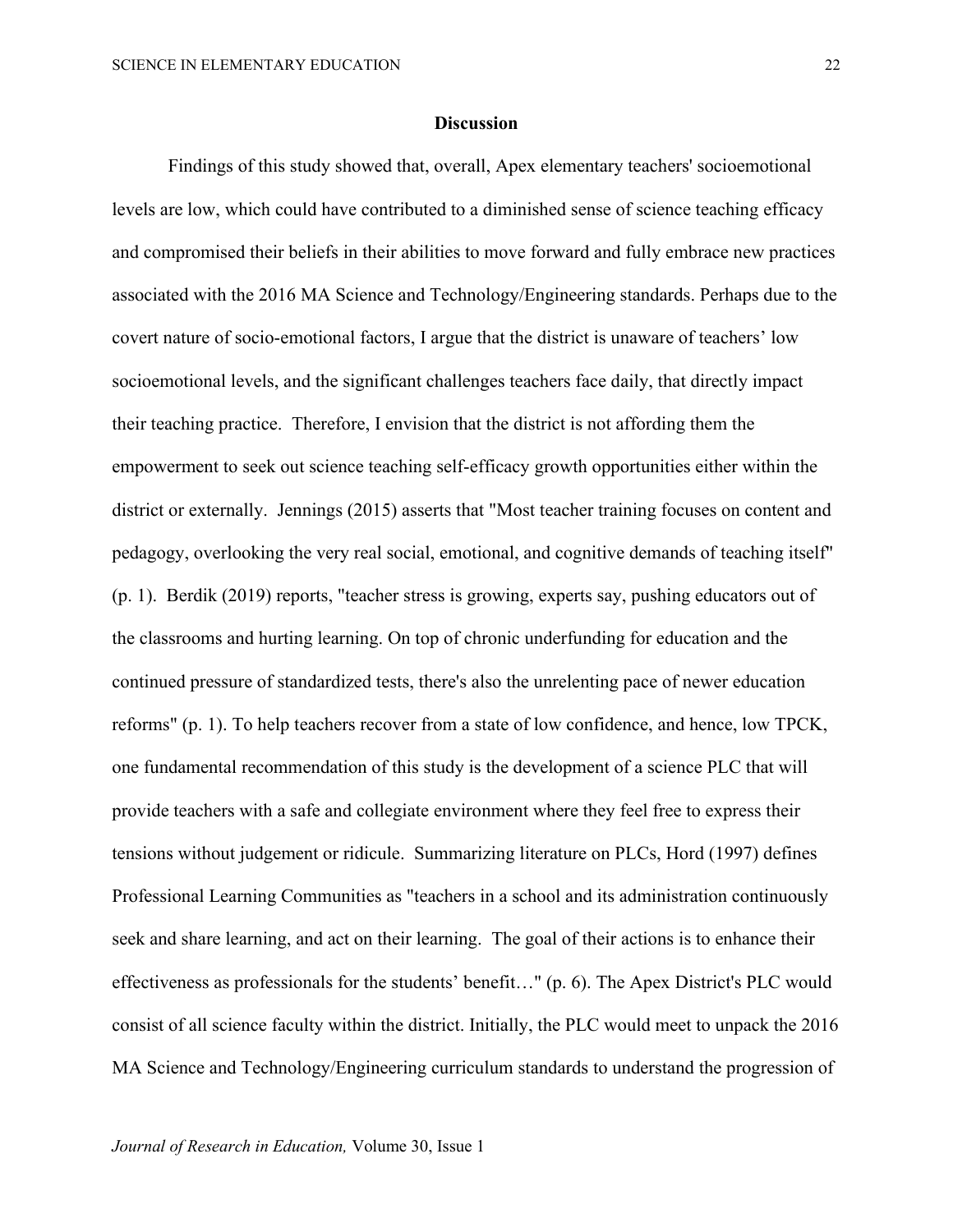the standards through each grade level. Future meetings would focus on analyzing data collected from state assessments as well as student work to identify content areas of weakness and come up with action plans to address those areas. The goal of the PLC would be to create smaller inquiry groups within the original group and pair up elementary teachers with upper-level science teachers. The purpose of these pairings is to support elementary teachers' growth in TPCK. Elementary teachers would have the opportunity to participate in observations of their upper-level counterparts and learning walks in other science classrooms throughout the district. Further, all members of the PLC would have the opportunity to attend science workshops and conferences to not only strengthen TPCK but help members stay abreast of new trends in science education.

Professional development opportunities such as the ones highlighted above allow for science collaboration not only at each grade level but district-wide as well. Fullen (1999) asserts, "The quality of relationships is central to success [of school improvement efforts]. Success is only possible if organizational members develop trust and compassion for each other" (Dana  $\&$ Yendol-Hoppey, 2008, p. 28). Members of the science PLC will build meaningful relationships that will have positive impacts on teachers' TPCK, which will ultimately lead to increased feelings of science teaching efficacy.

## **Conclusions**

Quantitative data analysis focused on the research questions, which sought to determine if the number of years teaching or the membership in a grade-level teaching team impacted STE, PSTE, and TOE. Data were analyzed using one-way ANOVA, and results showed no significant differences in mean values for STE, PSTE or TOE. It is, therefore, a conclusion that years of teaching experience does not impact PSTE and TOE. Further analyzed by ANOVA was the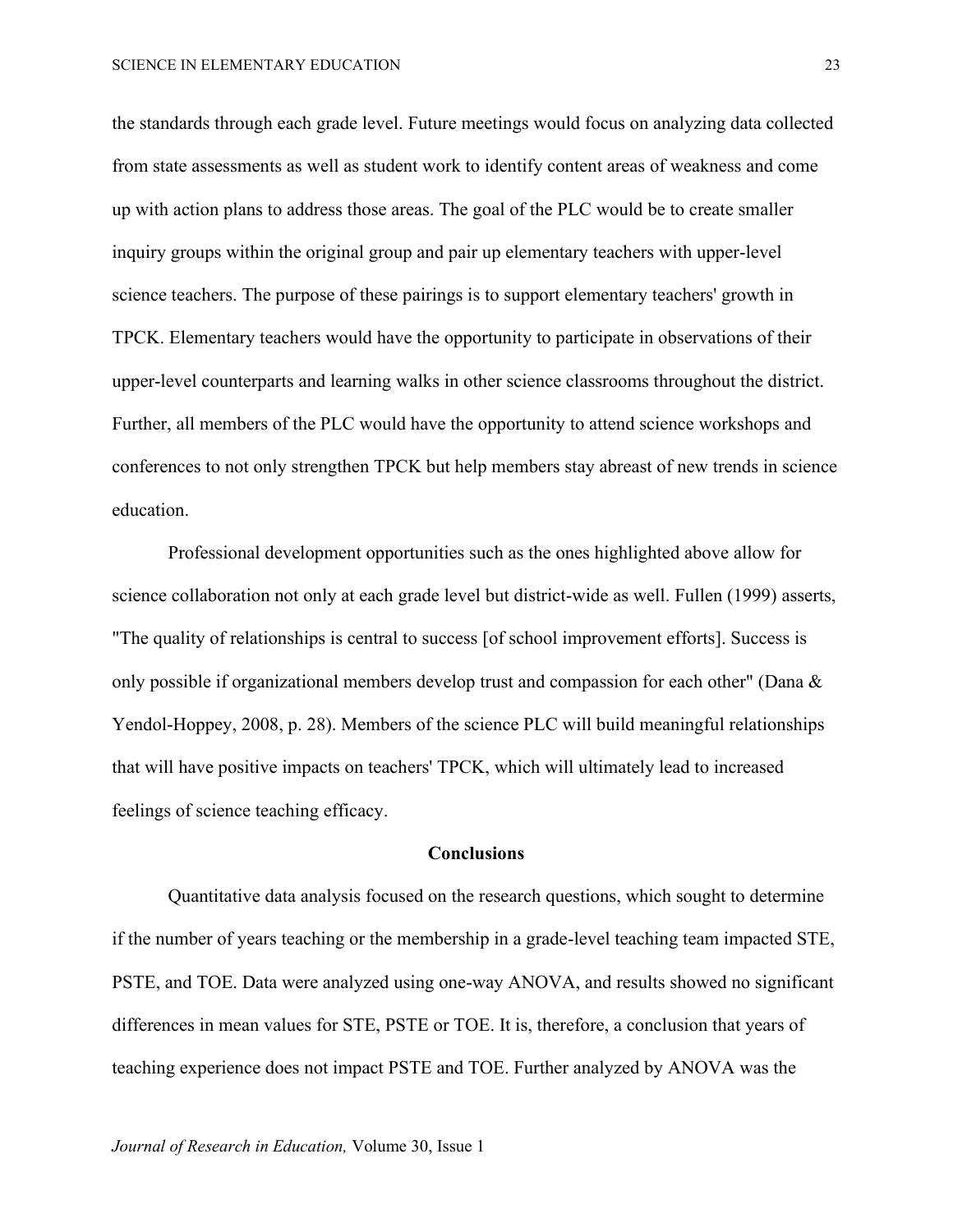assumption that there were differences in STE, PSTE and TOE amongst teachers who participate in differing grade level teaching teams. Statistically significant differences were found in STE for teachers participating within a grade-level teaching team, however when broken into STEBI components, no statistically significant differences in PSTE and TOE were revealed; hence, grade level taught may have some impact on STE.

Qualitative findings derived from interviews and observations are consistent with Bandura's (1982, 1997) social learning theory which emphasizes that perceived self-efficacy is not a fixed attribute but fluctuates through the organization of skills gained through a myriad of experiences. In the case of Apex Elementary, socioemotional factors, teachers' science professional practice, school facility and technology, and administration or district-related factors directly influence teachers' perceived self-efficacy. Findings from quantitative and qualitative data show that, regardless of years of teaching experience or grade level taught, Apex teachers experience low self-efficacy which inhibits them from embracing new curricula changes such as the implementation of the 2016 MA Science and Technology/Engineering standards. It is recommended that the district support teachers at a personal level through the creation of a science PLC. The PLC will create a safe space where teachers can recharge, be attentive to teachers' individual needs, negate feelings of isolation, and empower teachers leading to higher levels of personal self-efficacy.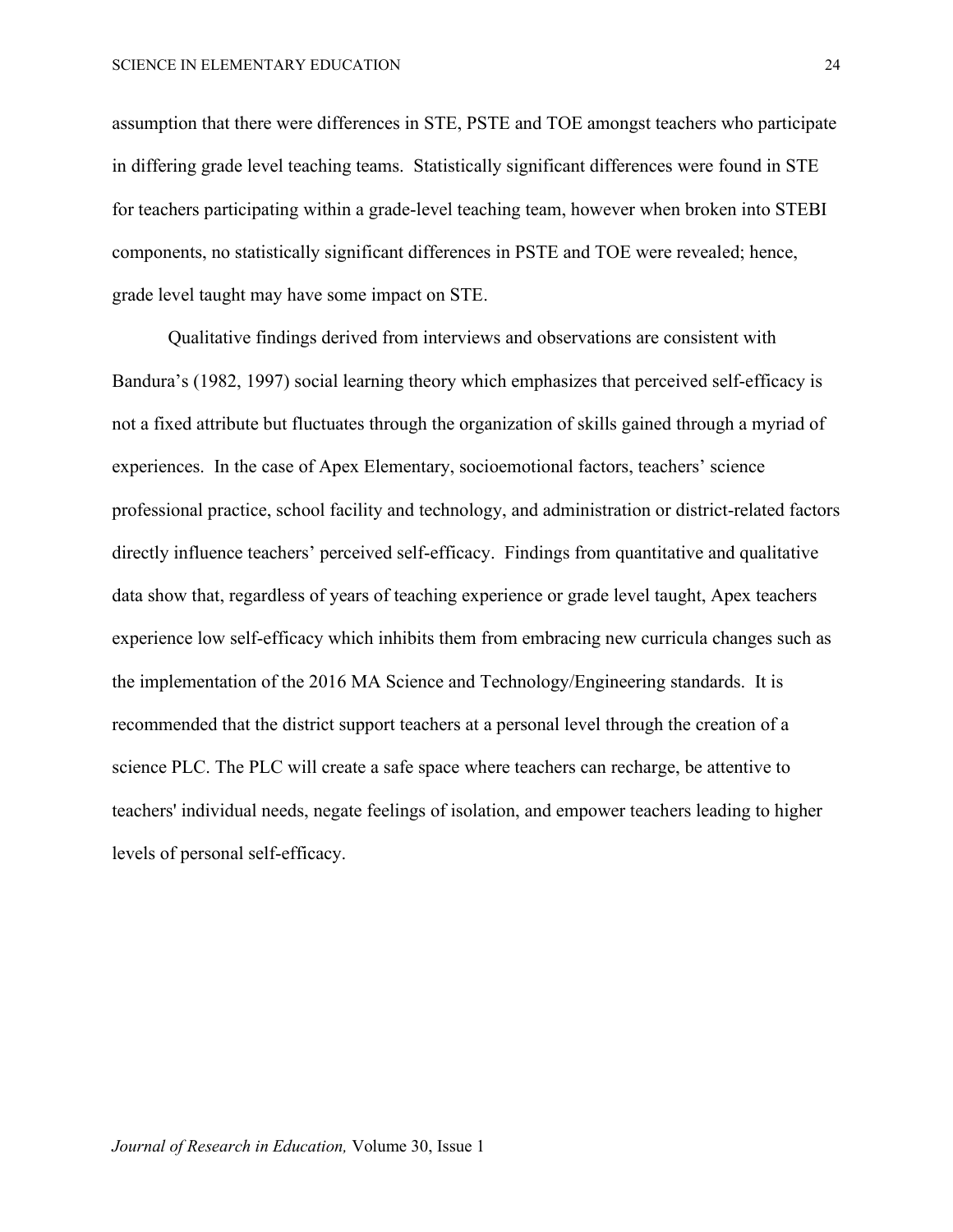## **References**

- Bandura, A. (1982). Self-efficacy mechanism in human agency. *American Psychologist*, *37*(2), 122–147. https://doi-org.umasslowell.idm.oclc.org/10.1037/0003-066X.37.2.122
- Bandura, A. (1993). Perceived self-efficacy in cognitive development and functioning. *Educational Psychologist*, *28*(2), 117. Retrieved from https://umasslowell.idm.oclc.org/login?url=http://search.ebscohost.com/login.aspx?direct =true&db=ehh&AN=6412974&site=eds-live
- Bandura, A. (1997). Self-efficacy: The exercise of control. New York, NY: W. H. Freeman.
- Bandura, A. (1999). Social cognitive theory of personality. In L. A. Pervin & O. P. John (Eds.), *Handbook of personality: Theory and research* (p. 154–196). Guilford Press
- Berdik, C. (2019). Can mindfulness help stressed teachers stay in the classroom? Retrieved from [https://www.pbs.org/newshour/education/can-mindfulness-help-stressed-teachers-stay-in](https://www.pbs.org/newshour/education/can-mindfulness-help-stressed-teachers-stay-in-the-classroom)[the-classroom](https://www.pbs.org/newshour/education/can-mindfulness-help-stressed-teachers-stay-in-the-classroom)
- Bergman, D. J. & Morphew, J. (2015). Effects of a science content course on elementary preservice teachers' self-efficacy of teaching science. *Journal of College Science Teaching,* (3), 73.
- Blanca, M. J., Alarcón, R., Arnau, J., Bono, R., & Bendayan, R. (2017). Non-normal data: Is ANOVA still a valid option? *Psicothema*, *29*(4), 552–557. Doi: 10.7334/psicothema2016.383
- Buss, R. R. (2010). Efficacy for teaching elementary science and mathematics compared to other content. *School Science and Mathematics*, (6), 290.
- Creswell, J. W. (2009). Research design: Qualitative, quantitative, and mixed methods approaches (3rd ed.). Thousand Oaks, CA: Sage Publications.
- Dana, N. F., & Yendol-Hoppey, D. (2008). *The reflective educator's guide to professional development: Coaching inquiry-oriented learning communities.* Thousand Oaks, CA: Corwin Press.
- Duschl, R. A., Schweingruber, H. A., & Shouse, A. W. (2007). *Taking science to school learning and teaching science in grades K-8*. Washington, DC: National Academies Press.
- Ellis, T. I., & ERIC Clearinghouse on Educational Management, E. O. (1984). Motivating teachers for excellence. ERIC Clearinghouse on Educational Management: ERIC Digest, Number 6. Retrieved from<https://files.eric.ed.gov/fulltext/ED259449.pdf>
- Gibson, S., & Dembo, M. H. (1984). Teacher efficacy: A construct validation. *Journal of Educational Psychology*. *76(4),* 569-582.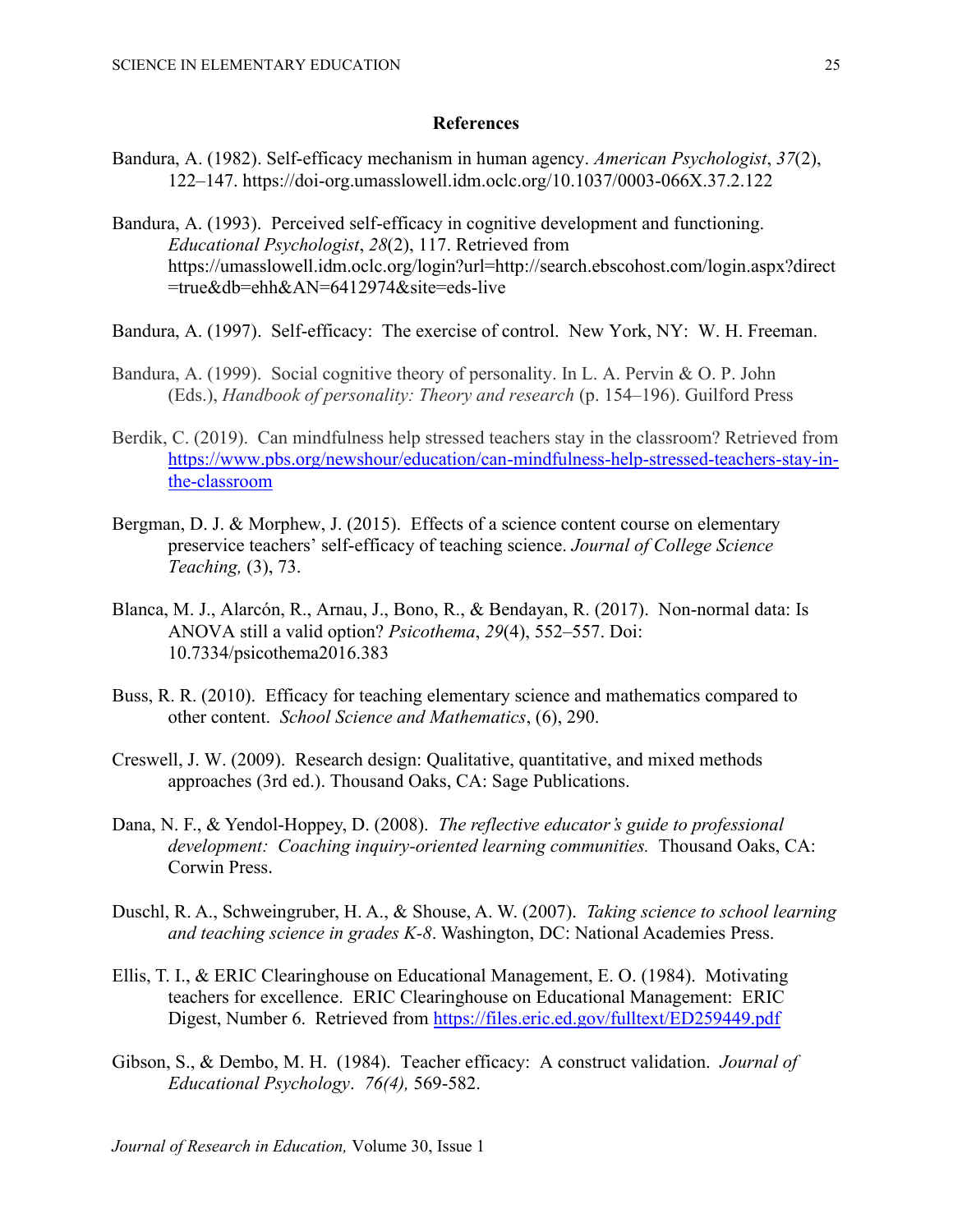- Goddard, R., Hoy, W., & Hoy, A. (2000). Collective teacher efficacy: Its meaning, measure, and impact on student achievement. *American Educational Research Journal, 37*(2), 479- 507. Retrieved from [https://www.jstor.org/stable/1163531](http://www.jstor.org/stable/1163531)
- Harding, N. (2016). Improving elementary school teachers' self-efficacy towards teaching science. *Social Science Review,2*(1), 51-67. Retrieved from [http://ssr-net.com/issues/Vol\\_2\\_No\\_1\\_June\\_2016/1.pdf](http://ssr-net.com/issues/Vol_2_No_1_June_2016/1.pdf)
- Henson, R. K. (2001). Teacher self-efficacy: Substantive implications and measurement dilemmas. Retrieved from<https://eric.ed.gov/?id=ED452208>
- Hord, S. (1997). *Professional learning communities: Communities of continuous inquiry and improvement.* Austin, TX: Southwest Educational Development Laboratory.
- Investigator Responsibilities FAQs. (2019). Office for Human Research Protections. Retrieved from [https://www.hhs.gov/ohrp/regulations-and-policy/guidance/faq/investigator](https://www.hhs.gov/ohrp/regulations-and-policy/guidance/faq/investigator-responsibilities/index.html)[responsibilities/index.html](https://www.hhs.gov/ohrp/regulations-and-policy/guidance/faq/investigator-responsibilities/index.html)
- Jennings, P. (2015). Seven Ways Mindfulness Can Help Teachers. Retrieved from [https://greatergood.berkeley.edu/article/item/seven\\_ways\\_mindfulness can\\_help teachers](https://greatergood.berkeley.edu/article/item/seven_ways_mindfulness%20can_help%20teachers)
- Kazempour, M. (2014). I can't teach science! A case study of an elementary pre-service teacher's intersection of science experiences, beliefs, attitude, and self-efficacy. *International Journal of Environmental & Science Education,9*, 77-96. <https://files.eric.ed.gov/fulltext/EJ1016889.pdf>
- Keeley, P. (2009). Elementary science education in the K-12 system. Retrieved from <http://www.nsta.org/publications/news/story.aspx?id=55954>
- Keller, C. (2016). Using STEM case studies to prepare today's students for tomorrow's jobs. Retrieved from [http://www.spark101.org/media/user\\_files/2016-03-07\\_SparkEvaluation-Final.pdf](http://www.spark101.org/media/user_files/2016-03-07_SparkEvaluation-Final.pdf)
- Massachusetts Department of Education. (2016). Massachusetts science and technology/engineering curriculum framework. Malden, Mass.: Massachusetts Dept. of Education, Retrieved May 1, 2016, from <http://www.doe.mass.edu/frameworks/scitech/2016-04.pdf>
- Menon, D., & Sadler, T. D. (2017). Sources of science teaching self-efficacy for preservice elementary teachers in science content courses. *International Journal of Science and Mathematics Education*, *16*(5), 835–855. Retrieved from [http://eds.a.ebscohost.com.umasslowell.idm.oclc.org/eds/pdfviewer/pdfviewer?vid=1&si](http://eds.a.ebscohost.com.umasslowell.idm.oclc.org/eds/pdfviewer/pdfviewer?vid=1&sid=6a964dce-1c55-4be3-9adb-9608e37b775c%40sdc-v-sessmgr02) [d=6a964dce-1c55-4be3-9adb-9608e37b775c%40sdc-v-sessmgr02](http://eds.a.ebscohost.com.umasslowell.idm.oclc.org/eds/pdfviewer/pdfviewer?vid=1&sid=6a964dce-1c55-4be3-9adb-9608e37b775c%40sdc-v-sessmgr02)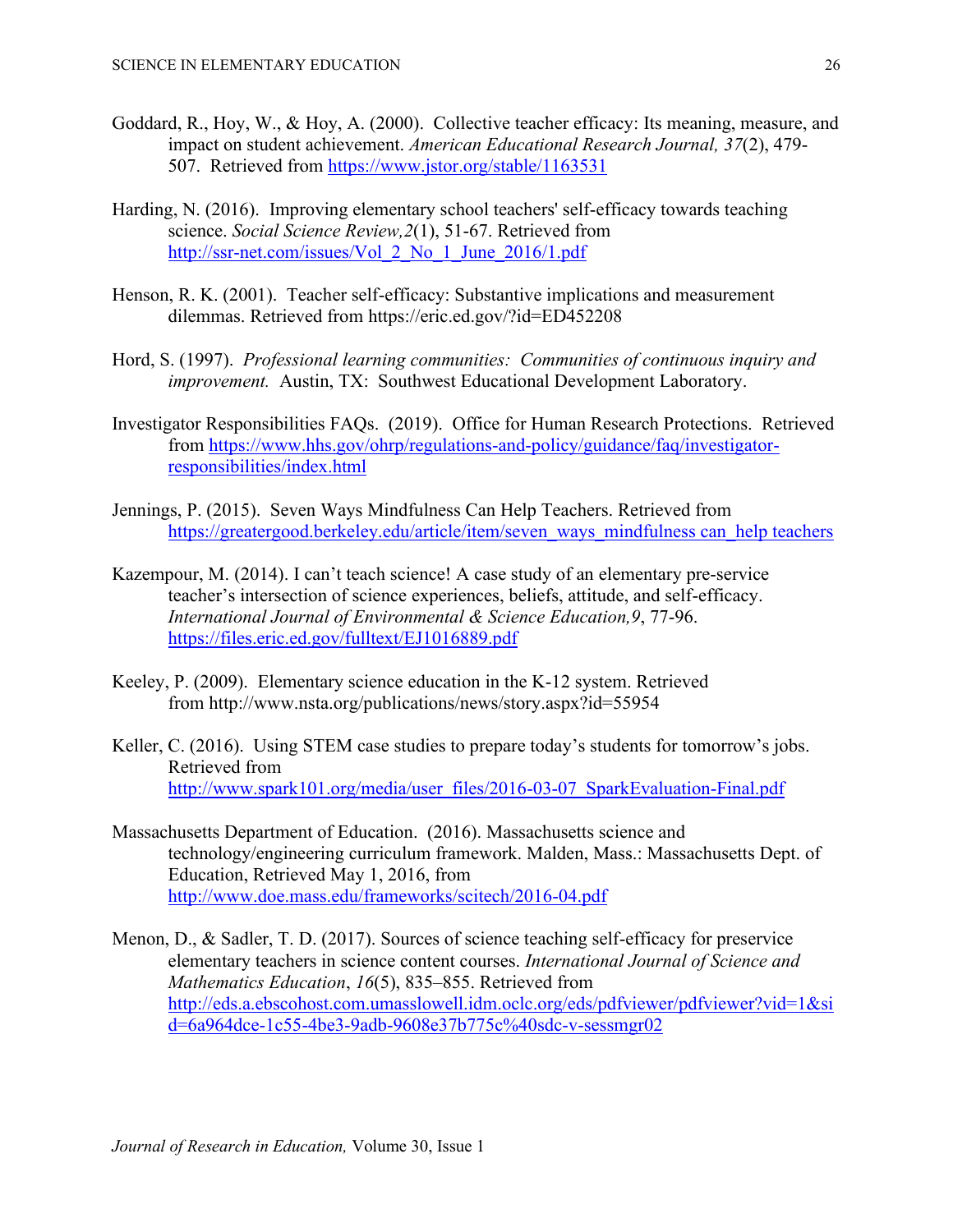- Mintzes, J. J., Marcum, B., Messerschmitt-Yates, C., & Mark, A. (2013). Enhancing Selfefficacy in elementary science teaching with professional learning communities. *Journal of Science Teacher Education,* 24(7), 1201-1218.
- Morgan, P. L., Farkas, G., Hillemeier, M. M., & Maczuga. S. (2016). Science achievement gaps begin very early, persist, and are largely explained by modifiable factors. Retrieved fro[m](http://journals.sagepub.com/doi/abs/10.3102/0013189X16633182#articleCitationDownloadContainer) [http://journals.sagepub.com/doi/abs/10.3102/0013189X16633182#articleCitationDownlo](http://journals.sagepub.com/doi/abs/10.3102/0013189X16633182#articleCitationDownloadContainerRetrieved) [adContainer](http://journals.sagepub.com/doi/abs/10.3102/0013189X16633182#articleCitationDownloadContainerRetrieved)
- NGSS Lead States. (2013). *Next Generation Science Standards: For States, By State*s. Washington, DC: The National Academies Press. Retrieved June 1, 2017, from <https://www.nextgenscience.org/>
- Nowikowski, S. H. (2016). Successful with STEM? A qualitative case study of pre-service teacher perceptions. *The Qualitative Report, 22(9),* 2312-2333. Retrieved from <https://nsuworks.nova/tqu/vol22/iss9/3>
- National Science Teachers Association NSTA. (2018). NSTA Position Statement. Retrieved from<https://www.nsta.org/about/positions/elementary.aspx>
- Onwuegbuzie, A. J., & Collins, K. M. (2007). A typology of mixed methods sampling designs in social science research. *The qualitative report*, *12*(2), 281-316
- PENN State. (2019). The importance of school facilities in improving student outcomes. Retrieved from [https://sites.psu.edu/ceepa/2015/06/07/the-importance-of-school](https://sites.psu.edu/ceepa/2015/06/07/the-importance-of-school-facilities-in-improving-student-outcomes/)[facilities-in-improving-student-outcomes/](https://sites.psu.edu/ceepa/2015/06/07/the-importance-of-school-facilities-in-improving-student-outcomes/)
- Riggs, I. M. and Enochs, L. G. (1990), Toward the development of an elementary teacher's science teaching efficacy belief instrument. Sci. Ed., 74: 625-637. doi[:10.1002/sce.3730740605](https://doi.org/10.1002/sce.3730740605)
- Riggs, I. M. (1991). Gender differences in elementary science teacher self-efficacy. Retrieved from <https://eric.ed.gov/?id=ED340705>
- Saldaña, J. (2015). *The coding manual for qualitative researchers*. Sage.
- Trygstad, P. J., Smith, P. S., Banilower, E. R., Nelson, M. M., & Horizon Research Inc. (2013). The status of elementary science education: Are we ready for the next generation science standards? Retrieved from<https://files.eric.ed.gov/fulltext/ED548249.pdf>
- Tschannen-Moran, M., Hoy, A. W., & Hoy, W. K. (1998). Teacher Efficacy: Its Meaning and Measure. *Review of Educational Research*, *68*(2), 202–248. <https://doi.org/10.3102/00346543068002202>